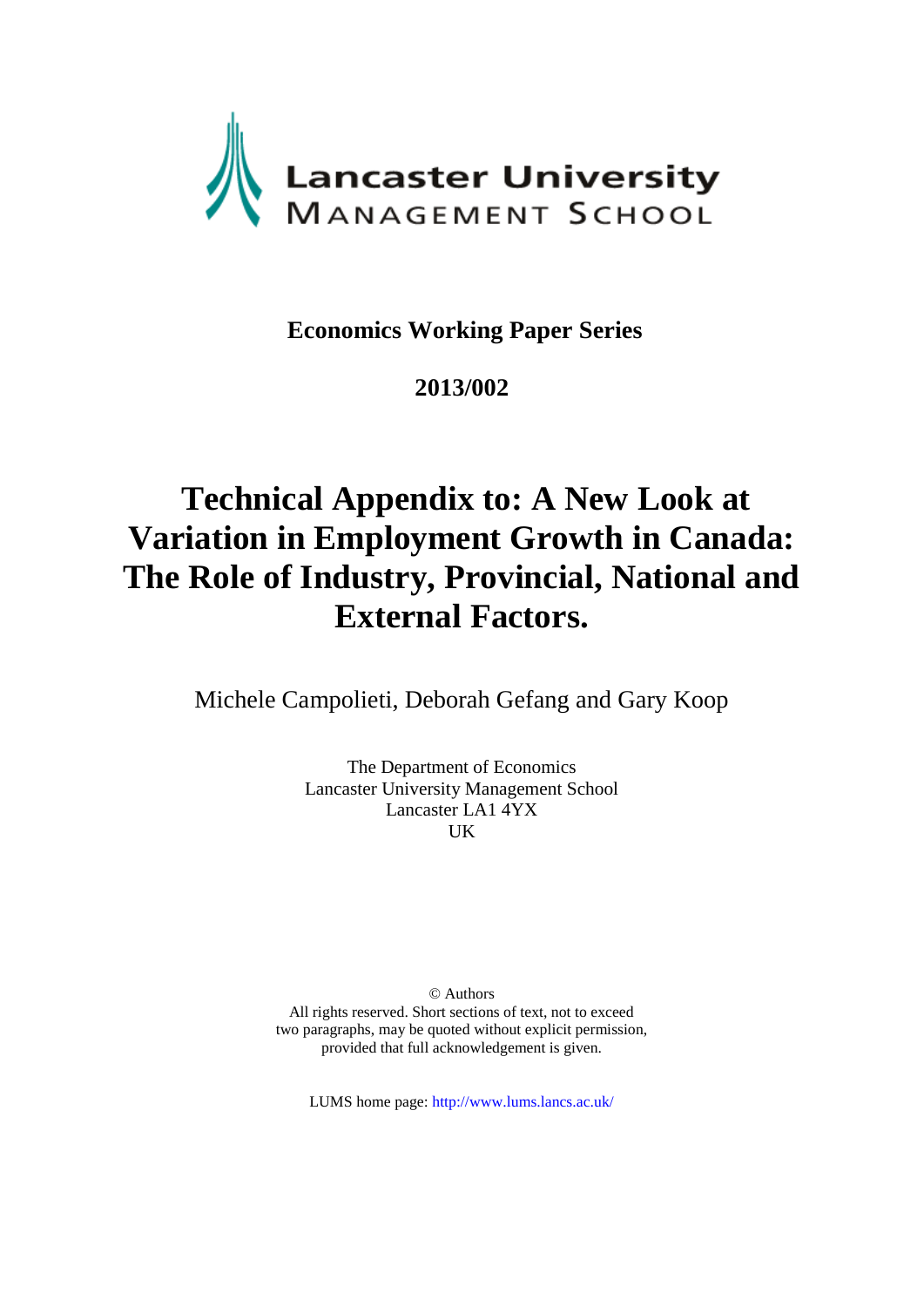## Technical Appendix to: A New Look at Variation in Employment Growth in Canada: The Role of Industry, Provincial, National and External Factors

Michele Campolieti*<sup>∗</sup>*

Department of Management, University of Toronto Scarborough Centre for Industrial Relations, University of Toronto

Deborah Gefang Department of Economics, Lancaster University Gary Koop Department of Economics, University of Strathclyde

February 1, 2013

*<sup>∗</sup>*Campolieti gratefully acknowledges the financial support of the Social Sciences and Humanities Research Council of Canada (SSHRC). Please address correspondence to Michele Campolieti, Centre for Industrial Relations, University of Toronto, 121 St. George Street, Toronto, Ontario, M5S 2E8, Canada; email: campolie@chass.utoronto.ca.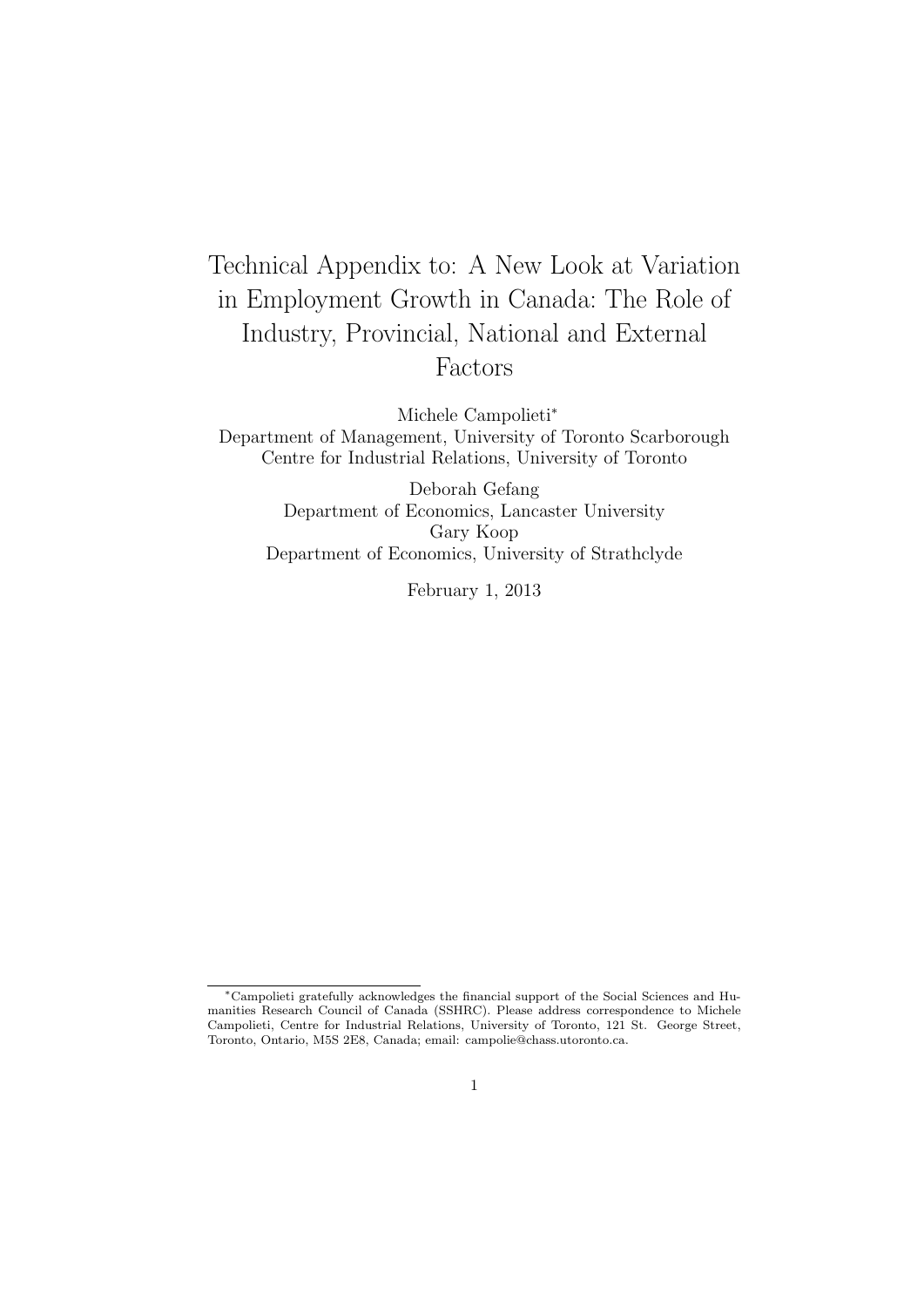#### **1 Priors, Posteriors and MCMC algorithms**

The models listed in Table 1 of the main paper can each be estimated using MCMC. Depending on the assumptions of a model, we can use a selection of the Gibbs blocks described in the rest of the section to form a full conditional Gibbs sampler that is suitable for its estimation.

The following notations are used in various Gibbs blocks when necessary:

- $Y_{ipt}$  denotes the growth rate of industry *i* in province *p* at time *t*;
- $\varepsilon_{ipt}$  denotes the error term in the equation associated with  $Y_{ipt}$ ;
- $h_{ip}$  denotes the precision of the *i.i.d.* errors in the equation associated with *Yipt*;
- $\lambda_{ip}$ ,  $\beta_{0,ip}$ , and  $\beta_{1,ip}$  are the constant and the coefficients of lagged US growth rates in the equation associated with *Yipt*;
- **•**  $\Lambda_{ip,k}$  denotes the element at the  $n^{th}$  row and  $k^{th}$  column of  $\Lambda$ , note that the  $n^{th}$  row is directly associated with  $Y_{ipt}$ ;
- $f_t^N$ ,  $f_{pt}^P$  and  $f_{it}^I$  denote the national factor, the provincial factor for province *p*, and the industrial factor for industry *i* at time *t*;
- $\gamma_{ip}^N$ ,  $\gamma_{ip}^P$ , and  $\gamma_{ip}^I$  are the factor loadings for  $f_t^N$ ,  $f_{pt}^P$  and  $f_{it}^I$ , respectively, in the equation associated with *Yipt*;
- $Y_t^i$ ,  $Y_t^p$ , and  $Y_t^N$  denote the weighted averaged growth rates for industry *i*, province *p*, and the whole country;
- $\Lambda_{ip}^i$ ,  $\Lambda_{ip}^p$ , and  $\Lambda_{ip}^N$  denote the coefficients of lagged  $Y_t^i$ ,  $Y_t^p$ , and  $Y_t^N$ , respectively, in the equation associated with *Yipt*.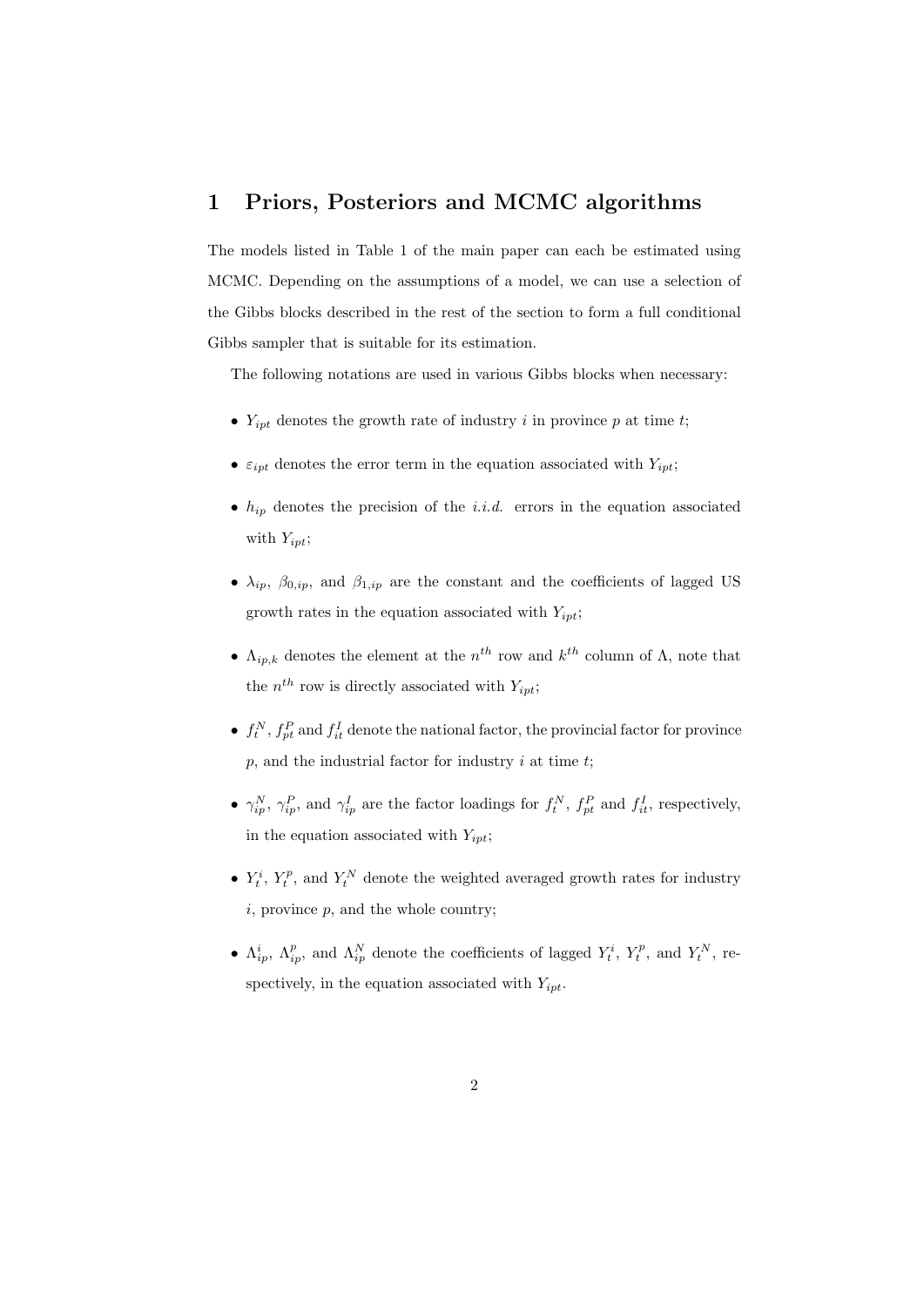#### **1.1** Conditional Posteriors for  $\lambda$ ,  $\Lambda$ ,  $\beta_0$ , and  $\beta_1$

#### **1.1.1** Models without lagged  $\varepsilon_t$

#### **1.1.1.1 Lagged** *Yt***s do not enter the model**

Let 
$$
Y_{ipt}^{\dagger} = Y_{ipt} - (\gamma_{ip}^I f_{it}^I + \gamma_{ip}^P f_{pt}^P + \gamma_{ip}^N f_t^N)
$$
, we have

$$
Y_{ipt}^{\dagger} = X_t^{\dagger} b_{ip}^{\dagger} + \varepsilon_{ipt}, \tag{1}
$$

where  $b_{ip}^{\dagger} = (\lambda_{ip}, \beta_{0,ip}, \beta_{1,ip})'$  and  $X_t^{\dagger} = (1, DGDP_t^{US}, DGDP_{t-1}^{US})$ .

Let  $Y_{ip}^{\dagger} = (Y_{ip,1}^{\dagger}, Y_{ip,2}^{\dagger}, ..., Y_{ip,T}^{\dagger})'$ ,  $E_{ip} = (\varepsilon_{ip,1}, \varepsilon_{ip,2}, ..., \varepsilon_{ip,T})$ , and  $X^{\dagger}$  be a  $T \times 3$  matrix with the  $t^{th}$  row given by  $X_t^{\dagger'}$  $t_t^{\dagger}$ . In matrix form, we rewrite equation (1) as

$$
Y_{ip}^{\dagger} = X^{\dagger} b_{ip}^{\dagger} + E_{ip} \tag{2}
$$

where  $var(E_{ip}) = h_{ip}^{-1}I_T$ .

We elicit Normal prior for  $b_{ip}^{\dagger}$  as:

$$
b^{\dagger}_{ip} \sim N(\underline{b}^{\dagger},\underline{V}_b^{\dagger})
$$

for  $i = 1, 2, ..., I$  and  $p = 1, 2, ..., P$ .

The conditional posterior for  $b_{ip}^{\dagger}$  thus takes the following form

$$
b_{ip}^{\dagger}|Y,\Sigma,F,\Gamma \sim N(\overline{b}_{ip}^{\dagger},\overline{V}_{b_{ip}}^{\dagger})
$$

where

.

$$
\overline{V}_{b_{ip}}^{\dagger} = (\underline{V}_{b}^{\dagger^{-1}} + h_{ip} X^{\dagger'} X^{\dagger^{-1}})
$$
  

$$
\overline{b}_{ip}^{\dagger} = \overline{V}_{b_{ip}}^{\dagger} (\underline{V}_{b}^{\dagger^{-1}} \underline{b}^{\dagger} + h_{ip} X^{\dagger'} Y_{ip}^{\dagger})
$$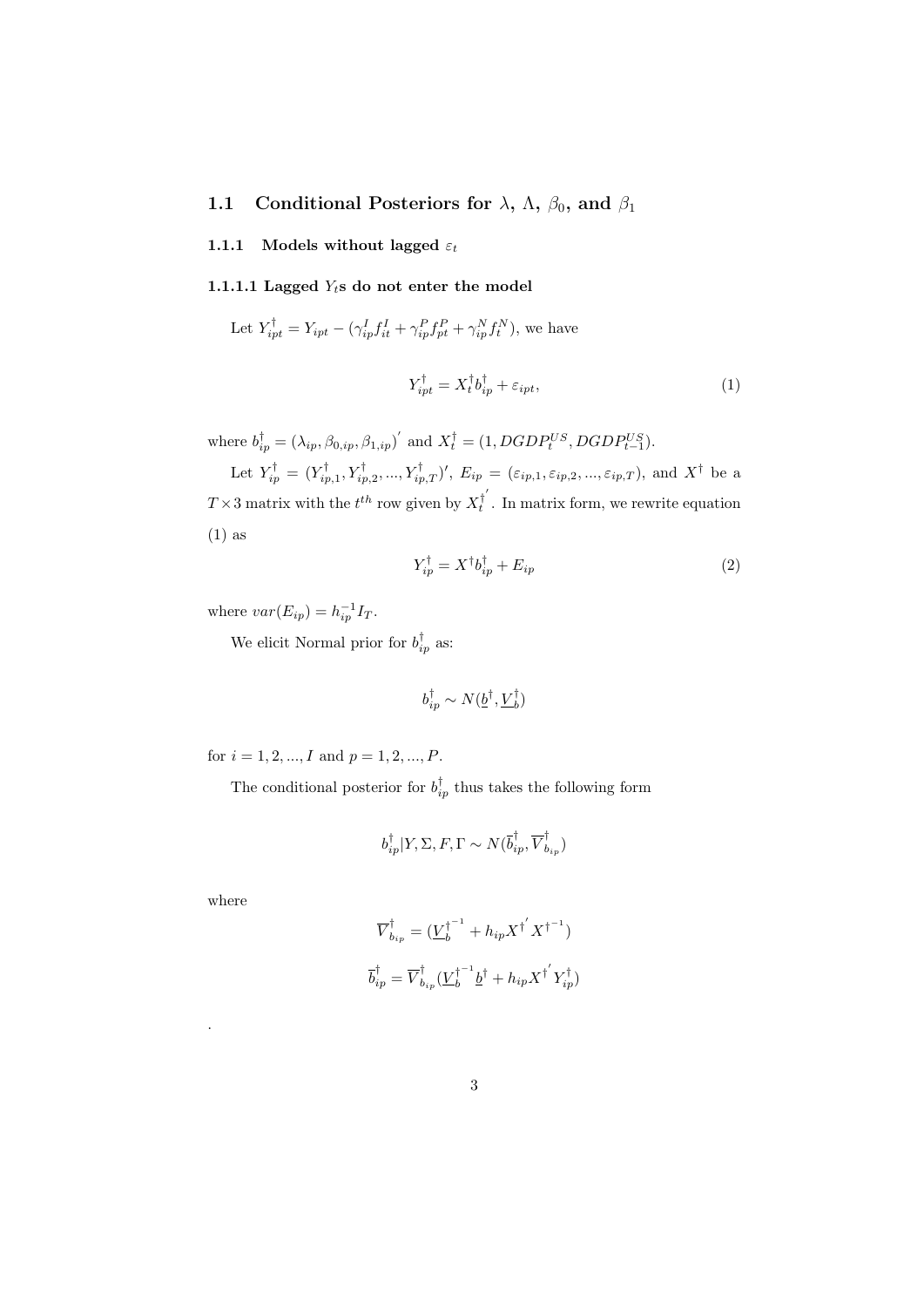In empirical work, we set  $\underline{b}^{\dagger} = 0$ ,  $\underline{V}_{b}^{\dagger} = 0$  $\sqrt{ }$  $\overline{\phantom{a}}$ 10 0 0 0 1 0 0 0 1  $\setminus$  $\left| \cdot \right|$ 

**1.1.1.2**  $\Lambda$  **Restricted**<sup>\*</sup> = only the weighted averaged lagged  $Y_t$ **s** enter **the model**

Let 
$$
Y_{ipt}^{\dagger} = Y_{ipt} - (\gamma_{ip}^I f_{it}^I + \gamma_{ip}^P f_{pt}^P + \gamma_{ip}^N f_{t}^N)
$$
, we have  

$$
Y_{ipt}^{\dagger} = X_t^{\dagger} b_{ip}^{\dagger} + \varepsilon_{ipt},
$$
(3)

where 
$$
b_{ip}^{\dagger} = (\lambda_{ip}, \beta_{0,ip}, \beta_{1,ip}, \Lambda_{ip}^{P}, \Lambda_{ip}^{P}, \Lambda_{ip}^{N})'
$$
 and  $X_{t}^{\dagger} = (1, DGDP_{t}^{US}, DGDP_{t-1}^{US}, Y_{t-1}^{i}, Y_{t-1}^{p}, Y_{t-1}^{N}).$   
Let  $Y_{ip}^{\dagger} = (Y_{ip,1}^{\dagger}, Y_{ip,2}^{\dagger}, ..., Y_{ip,T}^{\dagger})'$ ,  $E_{ip} = (\varepsilon_{ip,1}, \varepsilon_{ip,2}, ..., \varepsilon_{ip,T})$ , and  $X^{\dagger}$  be a

 $T \times 6$  matrix with the  $t^{th}$  row given by  $X_t^{\dagger}$  $t_t^{\dagger}$ . In matrix form, we rewrite equation (3) as

$$
Y_{ip}^{\dagger} = X^{\dagger} b_{ip}^{\dagger} + E_{ip} \tag{4}
$$

where  $var(E_{ip}) = h_{ip}^{-1}I_T$ .

We elicit Normal prior for  $b_{ip}^{\dagger}$  as:

$$
b_{ip}^\dagger \sim N(\underline{b}^\dagger,\underline{V}_b^\dagger)
$$

for  $i = 1, 2, ..., I$  and  $p = 1, 2, ..., P$ .

The conditional posterior for  $b_{ip}^{\dagger}$  thus takes the following form

$$
b_{ip}^{\dagger}|Y,\Sigma,F,\Gamma \sim N(\overline{b}_{ip}^{\dagger},\overline{V}_{b_{ip}}^{\dagger})
$$

where

$$
\overline{V}_{b_{ip}}^{\dagger} = (\underline{V}_{b}^{\dagger^{-1}} + h_{ip} X^{\dagger'} X^{\dagger^{-1}})
$$
  

$$
\overline{b}_{ip}^{\dagger} = \overline{V}_{b_{ip}}^{\dagger} (\underline{V}_{b}^{\dagger^{-1}} \underline{b}^{\dagger} + h_{ip} X^{\dagger'} Y_{ip}^{\dagger})
$$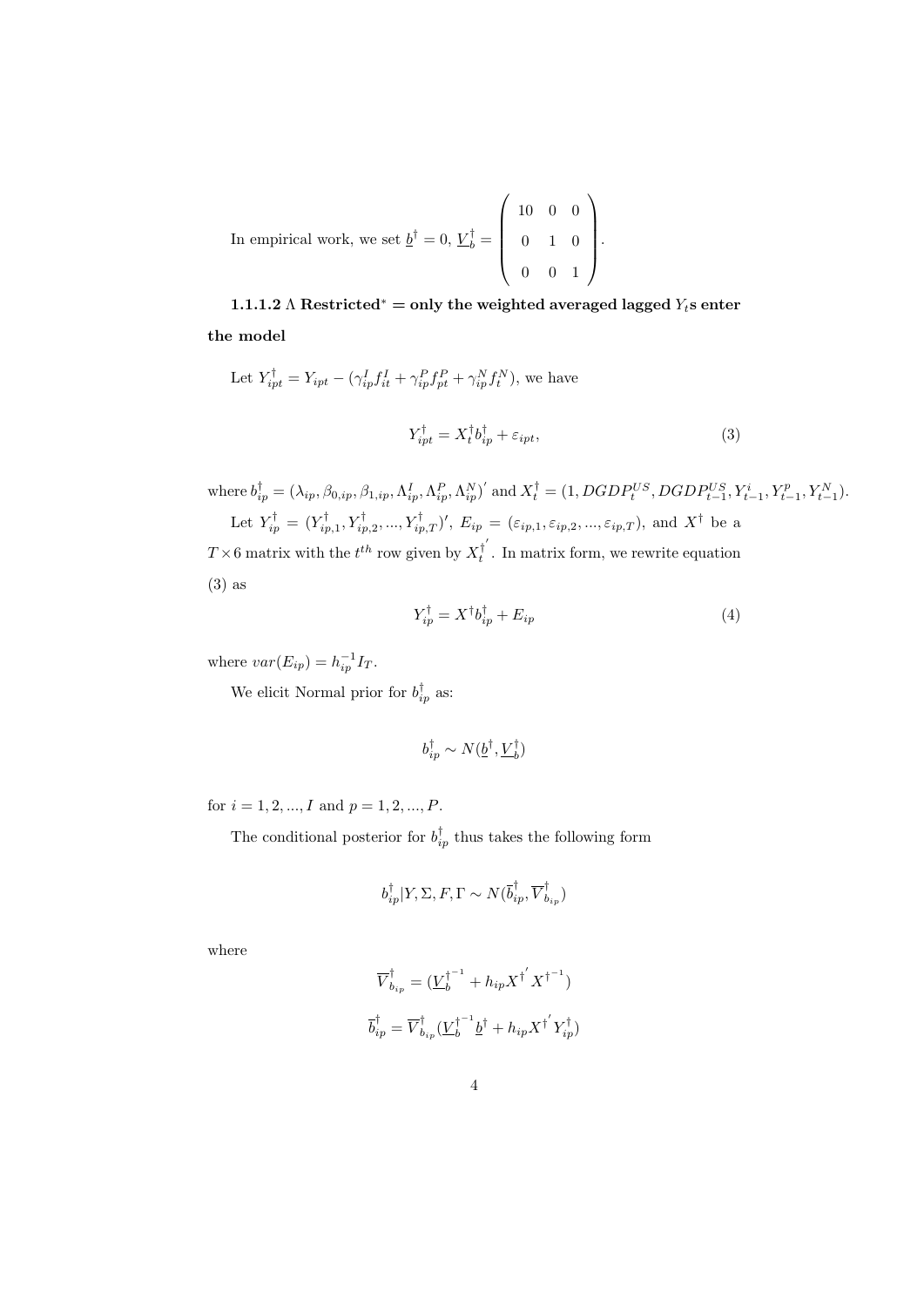In empirical work, we set  $\underline{b}^{\dagger} = 0$ ,  $\underline{V}_{b}^{\dagger} = 10 * I_6$ .

**1.1.1.3** Λ **Restricted***∗∗* **= only own lag coefficients are non-zero**

Let  $Y_{ipt}^{\dagger} = Y_{ipt} - (\gamma_{ip}^I f_{it}^I + \gamma_{ip}^P f_{pt}^P + \gamma_{ip}^N f_t^N)$ , we have

$$
Y_{ipt}^{\dagger} = X_t^{\dagger} b_{ip}^{\dagger} + \varepsilon_{ipt}, \tag{5}
$$

where  $b_{ip}^{\dagger} = (\lambda_{ip}, \Lambda_{ip,ip}, \beta_{0,ip}, \beta_{1,ip})'$  and  $X_t^{\dagger} = (1, Y_{ip,t-1}, DGDP_t^{US}, DGDP_{t-1}^{US}).$ 

Let  $Y_{ip}^{\dagger} = (Y_{ip1}^{\dagger}, Y_{ip2}^{\dagger}, ..., Y_{ipT}^{\dagger})'$ ,  $E_{ip} = (\varepsilon_{ip1}, \varepsilon_{ip2}, ..., \varepsilon_{ipT})$ , and  $X^{\dagger}$  be a  $T \times 4$ matrix with the *t*<sup>th</sup> row given by  $X_t^{\dagger}$ . In matrix form, we rewrite equation (5) as

$$
Y_{ip}^{\dagger} = X^{\dagger} b_{ip}^{\dagger} + E_{ip} \tag{6}
$$

where  $var(E_{ip}) = h_{ip}^{-1}I_T$ .

We elicit Normal prior for  $b_{ip}^{\dagger}$  as:

$$
b_{ip}^{\dagger} \sim N(\underline{b}^{\dagger}, \underline{V}_{b}^{\dagger}).
$$

The conditional posterior for  $b_{ip}^{\dagger}$  thus takes the following form

$$
b_{ip}^{\dagger}|Y,\Sigma,F,\Gamma \sim N(\overline{b}_{ip}^{\dagger},\overline{V}_{b_{ip}}^{\dagger})
$$

where

$$
\overline{V}_{b_{ip}}^{\dagger} = (\underline{V}_{b}^{\dagger^{-1}} + h_{ip} X^{\dagger'} X^{\dagger^{-1}})
$$
  

$$
\overline{b}_{ip}^{\dagger} = \overline{V}_{b_{ip}}^{\dagger} (\underline{V}_{b}^{\dagger^{-1}} \underline{b}^{\dagger} + h_{ip} X^{\dagger'} Y_{ip}^{\dagger})
$$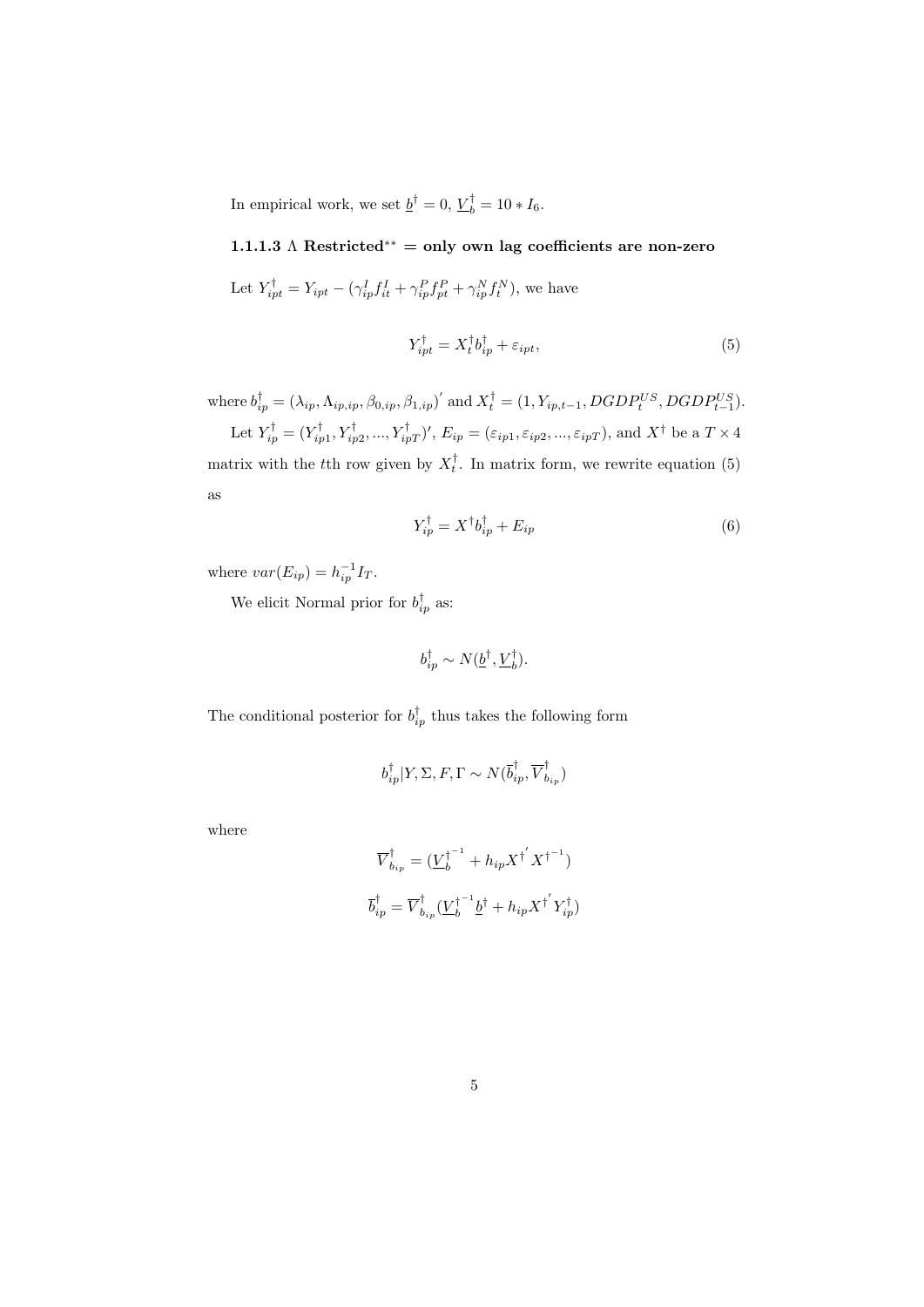In empirical work, we set  $\underline{b}^{\dagger} = 0$ ,  $\underline{V}_{b}^{\dagger} = 0$  $\begin{pmatrix} 10 & 0 & 0 & 0 \end{pmatrix}$  0 1 0 0 0 0 1 0 0 0 0 1  $\setminus$  $\begin{array}{c} \hline \end{array}$ .

#### **1.1.1.4** Λ **Unrestricted**

Let  $Y_{ipt}^{\dagger}$  be the difference between  $Y_{ipt}$  and  $(\gamma_{ip}^I f_{it}^I + \gamma_{ip}^P f_{pt}^P + \gamma_{ip}^N f_t^N)$ . We have

$$
Y_{ipt}^{\dagger} = X_t^{\dagger} b_{ip}^{\dagger} + \varepsilon_{ipt}, \tag{7}
$$

where  $b_{ip}^{\dagger} = (\lambda_{ip}, \Lambda_{ip,1}, \Lambda_{ip,2}, ..., \Lambda_{ip,N}, \beta_{0,ip}, \beta_{1,ip})'$  and  $X_t^{\dagger} = (1, Y_{11,t-1}, Y_{12,t-1}, ...,$  $+ Y_{IP,t-1}, DGDP_t^{US}, DGDP_{t-1}^{US}).$ 

Let  $Y_{ip}^{\dagger} = (Y_{ip1}^{\dagger}, Y_{ip2}^{\dagger}, ..., Y_{ipT}^{\dagger})'$ ,  $E_{ip} = (\varepsilon_{ip1}, \varepsilon_{ip2}, ..., \varepsilon_{ipT})$ , and  $X^{\dagger}$  be a  $T \times$  $(IP + 3)$  matrix with the  $t^{th}$  row given by  $X_t^{\dagger}$ . In matrix form, we rewrite equation (7) as

$$
Y_{ip}^{\dagger} = X^{\dagger} b_{ip}^{\dagger} + E_{ip} \tag{8}
$$

where  $var(E_{ip}) = h_{ip}^{-1}I_T$ 

Because in equation (8) the number of parameters is greater than the number of observations, we elicit the Minnesota prior for  $b_{ip}^{\dagger}$  as:

$$
b_{ip}^{\dagger} \sim N(\underline{b}^{\dagger}, \underline{V}_{b}^{\dagger}).
$$

Note that  $\underline{V}_b^{\dagger}$  is a diagonal matrix with the diagonal elements given by

$$
\underline{V}_{b_{j,j}}^{\dagger} = \begin{cases}\n\pi_1, & \text{for parameter on own lag;} \\
\pi_2 \sigma_{ip} / \sigma_{-ip}, & \text{for parameters on other lags;} \\
\pi_3 \sigma_{ip}, & \text{for parameters on exogeneous/deterministic variables.}\n\end{cases}
$$

where  $\sigma_{ip}$  is the standard OLS estimate of the error variance in the equation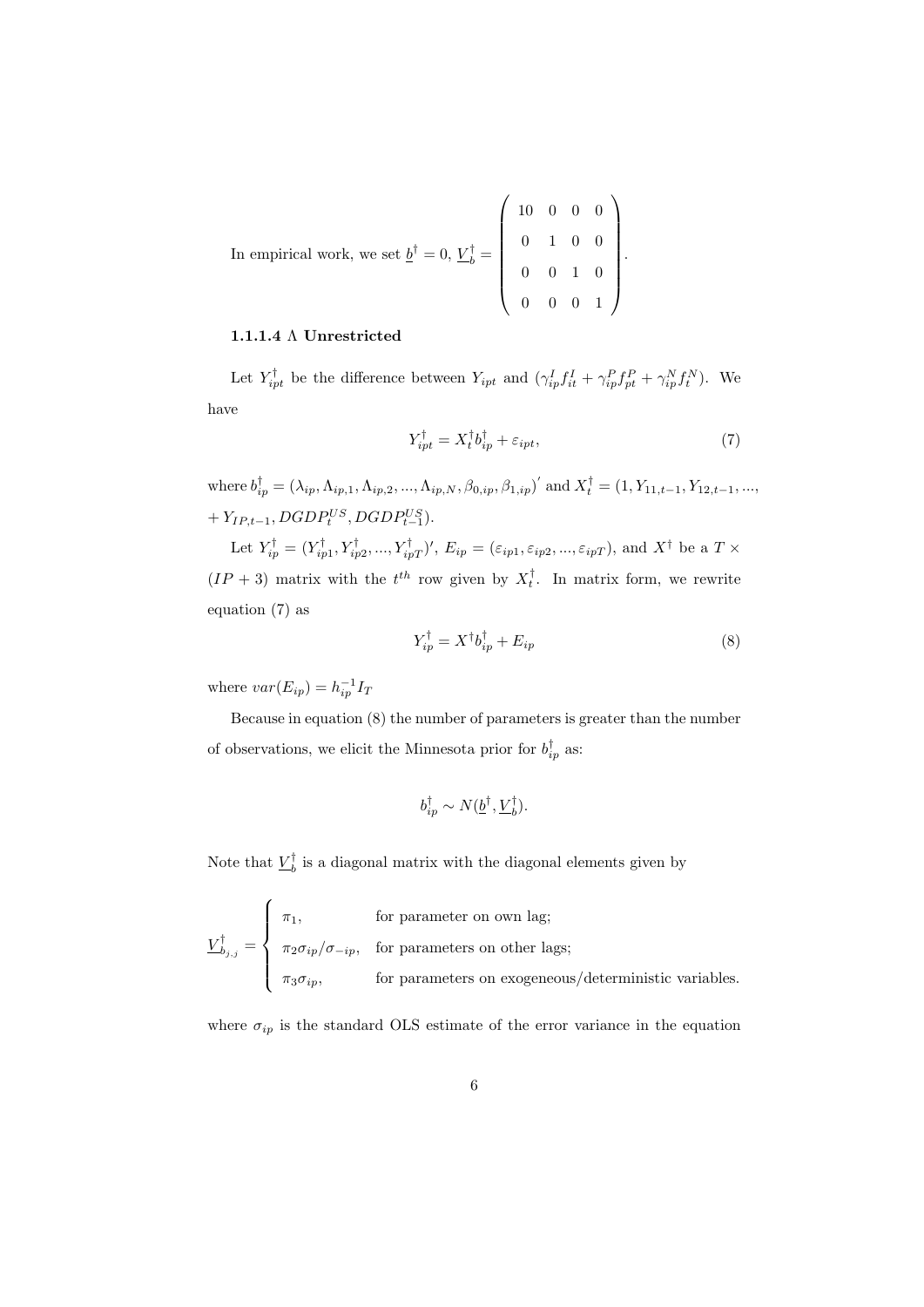associated with  $Y_{ipt}$ , and  $\sigma_{-ip}$  is the standard OLS estimate of the error variance in the equation associated with the growth rate that is not  $Y_{ipt}$ <sup>1</sup>

The conditional posterior for  $b_{ip}^{\dagger}$  thus takes the following form

$$
b_{ip}^{\dagger}|Y,\Sigma,F,\Gamma \sim N(\overline{b}_{ip}^{\dagger},\overline{V}_{b_{ip}}^{\dagger})
$$

where

$$
\overline{V}_{b_{ip}}^{\dagger} = (\underline{V}_{b}^{\dagger^{-1}} + h_{ip} X^{\dagger'} X^{\dagger^{-1}})
$$
  

$$
\overline{b}_{ip}^{\dagger} = \overline{V}_{b_{ip}}^{\dagger} (\underline{V}_{b}^{\dagger^{-1}} \underline{b}^{\dagger} + h_{ip} X^{\dagger'} Y_{ip}^{\dagger})
$$

In empirical work, we set  $\pi_1 = 0.05$ ,  $\pi_2 = 0.005$ , and  $\pi_3 = 1000$ .

#### **1.1.2** Models with lagged  $\varepsilon_t$

#### **1.1.2.1** Υ **Diagonal**

Here we assume that  $\varepsilon_{ip,t}$  follows a stationary AR(1) process:

$$
\varepsilon_{ip,t} = \rho_{ip} \varepsilon_{ip,t-1} + \epsilon_{ip,t}
$$

where  $\epsilon_t$  is *i.i.d.*  $N(0, 1/h_{ip})$ .

Let 
$$
Y_{ip,t}^\dagger = (1-\rho_{ip}L)[Y_{ip,t}-(\gamma_{ip}^I f_{it}^I + \gamma_{ip}^P f_{pt}^P + \gamma_{ip}^N f_t^N)],
$$
 we have

$$
Y_{ip,t}^{\dagger} = X_t^{\dagger} b_{ip}^{\dagger} + \epsilon_{ip,t},\tag{9}
$$

where  $b_{ip}^{\dagger} = (\lambda_{ip}, \beta_{0,ip}, \beta_{1,ip})'$  and  $X_t^{\dagger} = (1 - \rho_{ip}L)(1, DGDP_t^{US}, DGDP_{t-1}^{US})$ . Note that *L* is the lag operator.

<sup>1</sup>Various Bayesian priors can be used to shrink the parameter space: the traditional Minnesota prior of Doan et al (1984) and Litterman (1986) and its natural variants (e.g. Kadiyala and Karlsson, 1997; Banbura et al, 2010), the stochastic search variable selection (SSVS) prior of George, Sun and Ni (2008), the family of SSVS plus Minnesota priors of Koop (2011), Lasso of Park and Casella (2008), and the double adaptive elastic-net Lasso of Gefang (2012). The traditional Minnesota prior is popular because its computational cost is low.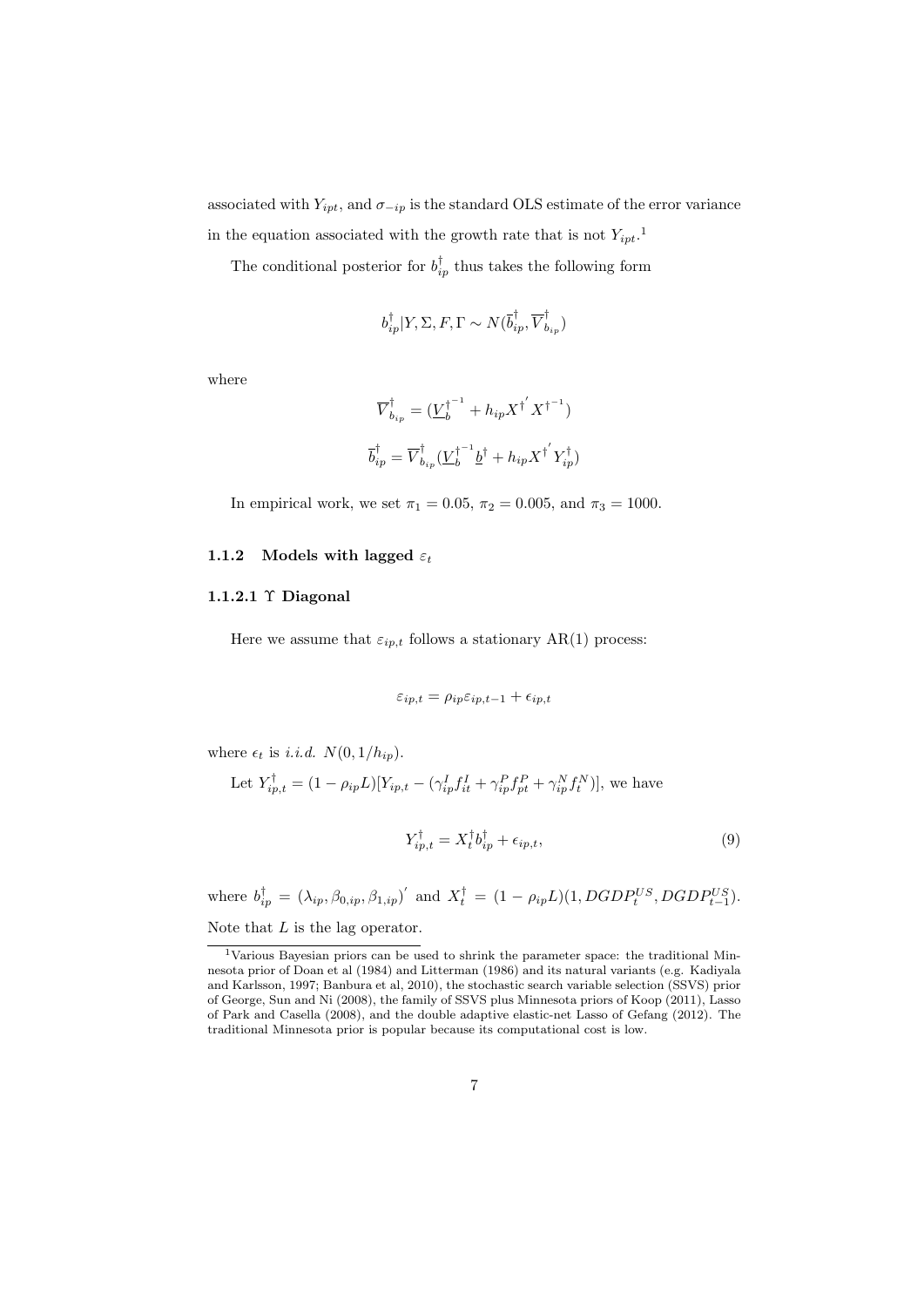Let  $Y_{ip}^{\dagger} = (Y_{ip,1}^{\dagger}, Y_{ip,2}^{\dagger}, ..., Y_{ip,T}^{\dagger})'$ ,  $E_{ip} = (\varepsilon_{ip,1}, \varepsilon_{ip,2}, ..., \varepsilon_{ip,T})$ , and  $X^{\dagger}$  be a  $T \times 3$  matrix with the  $t^{th}$  row given by  $X_t^{\dagger}$ . In matrix form, we rewrite equation (9) as

$$
Y_{ip}^{\dagger} = X^{\dagger} b_{ip}^{\dagger} + E_{ip} \tag{10}
$$

where  $var(E_{ip}) = h_{ip}^{-1}I_T$ , with  $I_T$  be the  $T \times T$  identity matrix.

We elicit Normal prior for  $b_{ip}^{\dagger}$  as:

$$
b_{ip}^\dagger \sim N(\underline{b}^\dagger,\underline{V}_b^\dagger)
$$

for  $i = 1, 2, ..., I$  and  $p = 1, 2, ..., P$ .

The conditional posterior for  $b_{ip}^{\dagger}$  thus takes the following form

$$
b_{ip}^\dagger|Y,\Sigma,F,\Gamma\sim N(\overline{b}_{ip}^\dagger,\overline{V}_{b_{ip}}^\dagger)
$$

where

$$
\overline{V}_{bip}^{\dagger} = (\underline{V}_{b}^{\dagger^{-1}} + h_{ip} X^{\dagger'} X^{\dagger^{-1}})
$$

$$
\overline{b}_{ip}^{\dagger} = \overline{V}_{bip}^{\dagger} (\underline{V}_{b}^{\dagger^{-1}} \underline{b}^{\dagger} + h_{ip} X^{\dagger'} Y_{ip}^{\dagger})
$$
  
In empirical work, we set  $\underline{b}^{\dagger} = 0$  and  $\underline{V}_{b}^{\dagger} = \begin{pmatrix} 10 & 0 & 0 \\ 0 & 1 & 0 \\ 0 & 0 & 1 \end{pmatrix}$ .

#### **1.1.2.2** Υ **Unrestricted**

The  $N \times 1$  vector  $\varepsilon_t$  is assumed to follow a stationary VAR(1) process:

$$
\varepsilon_t = \Upsilon \varepsilon_{t-1} + \epsilon_t
$$

where  $\epsilon_t$  is *i.i.d.*  $N(0, \Sigma)$ .  $\Sigma$  is a  $N \times N$  diagonal matrix with the diagonal element that corresponds to  $\varepsilon_{ipt}$  given by  $1/h_{ip}$ .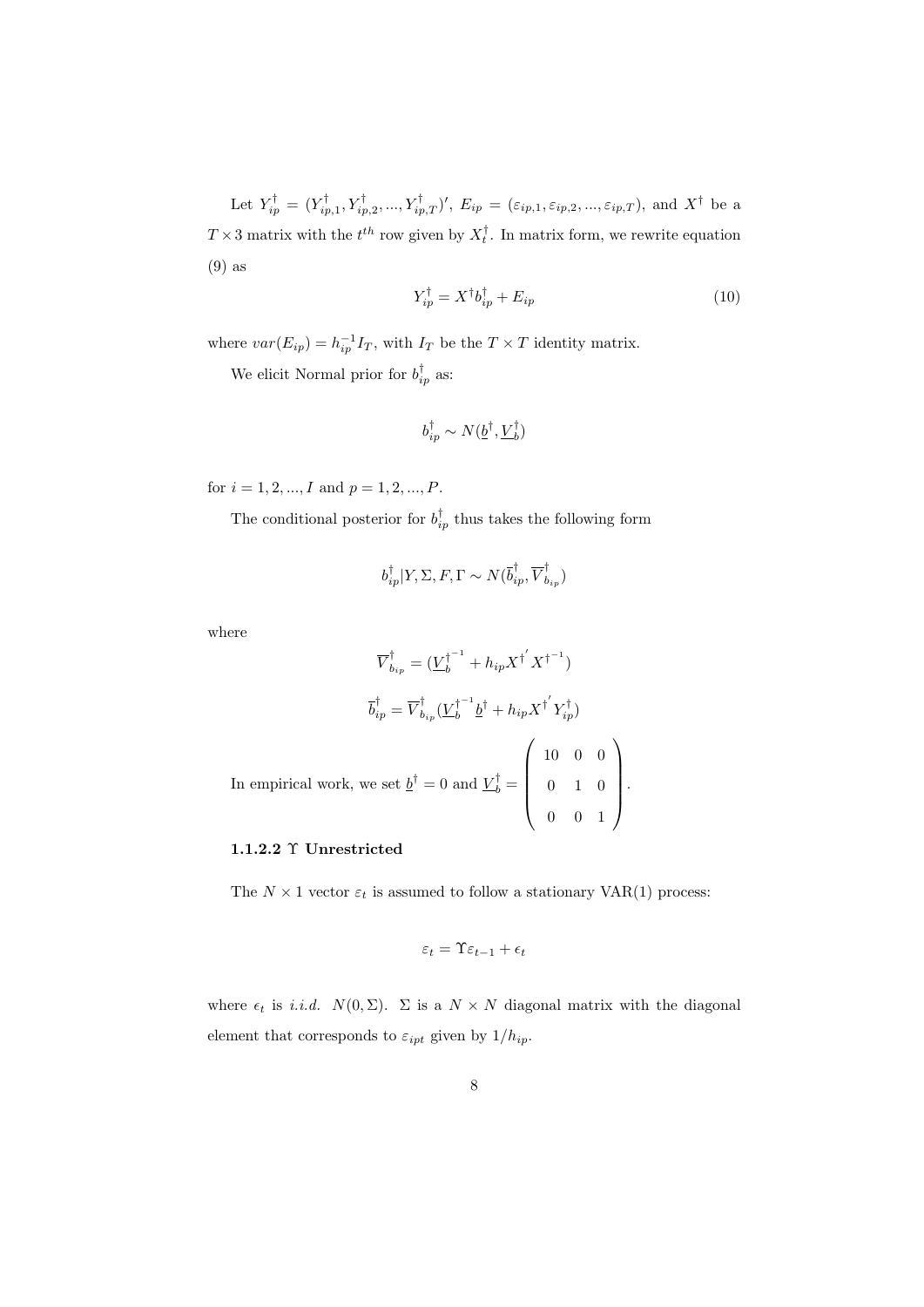Let the  $Y_t^{\dagger} = Y_t - (\gamma^I f_t^I + \gamma^P f_t^P + \gamma^N f_t^N)$ , we have

$$
Y_t^{\dagger} = BX_t^{\dagger} + \varepsilon_t,\tag{11}
$$

where  $B$  is an  $N \times 3$  coefficients matrix with the row associated with  $Y_{ip,t}$  given by  $(\lambda_{ip}, \beta_{0,ip}, \beta_{1,ip}), X_t^{\dagger} = (1, DGDP_t^{US}, DGDP_{t-1}^{US})'$ .

Let  $Y^{\flat} = (Y_1^{\dagger}, Y_2^{\dagger}, ..., Y_T^{\dagger})' - (Y_0^{\dagger}, Y_1^{\dagger}, ..., Y_{T-1}^{\dagger})' \Upsilon, X^{\flat} = I_N \otimes X_a^{\dagger} - \Upsilon' \otimes X_b^{\dagger},$ where  $X_a^{\dagger}$  be a  $T \times 3$  matrix with the  $t^{th}$  row given by  $X_t^{\dagger}$  $T_t^{\intercal}$ ,  $X_b^{\intercal}$  be a  $T \times 3$  matrix with the  $t^{th}$  row given by  $X_t^{\dagger'}$  $t^{\dagger}$ , and  $E = (\epsilon_1^{'}, \epsilon_2^{'}, ..., \epsilon_T^{'})$ . Then we have

$$
y^{\flat} = X^{\flat}b + e \tag{12}
$$

where  $y^{\flat} = vec(Y^{\flat}), b = vec(B),$  and  $e = vec(E)$ . Note that  $var(e) = I_T \otimes \Sigma$ . For notational convenience, we use  $\Xi$  to denote  $var(e)$ .

We elicit Normal prior for *b* as:

$$
b \sim N(\underline{b},\underline{V}_b)
$$

The conditional posterior for *b* thus takes the following form

$$
b|Y, \Sigma, F, \Gamma \sim N(\overline{b}, \overline{V}_b)
$$

where

$$
\overline{V}_b = (\underline{V}_b^{-1} + X^{\flat'} \Xi^{-1} X^{\flat^{-1}})^{-1}
$$
  

$$
\overline{b} = \overline{V}_b (\underline{V}_b \underline{b} + X^{\flat'} \Xi^{-1} y^{\flat})
$$
  
In empirical work, we set  $\underline{b}^{\dagger} = 0$  and  $\underline{V}_b^{\dagger} = \begin{pmatrix} 10 & 0 & 0 \\ 0 & 1 & 0 \\ 0 & 0 & 1 \end{pmatrix}$ .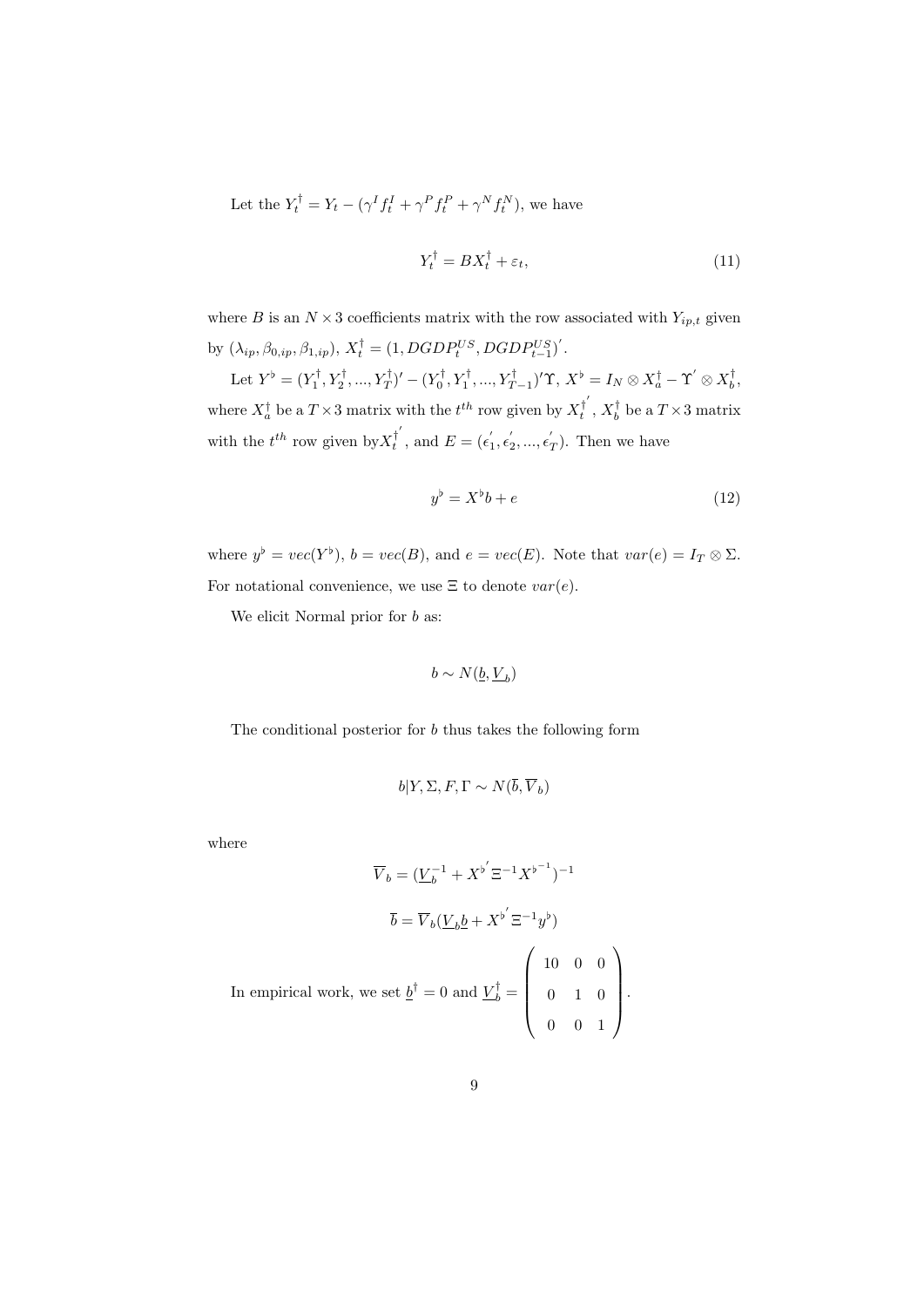#### **1.2** Conditional Posteriors for  $\gamma^I$ ,  $\gamma^P$ , and  $\gamma^N$

#### **1.2.1** Models without lagged  $\varepsilon_t$

Conditional on  $\lambda$ ,  $\beta_0$ ,  $\beta_1$ , and the factors, we can estimate the elements in  $\gamma^I$ , *γ*<sup>*P*</sup>, and *γ*<sup>*N*</sup> equation by equation. Let  $Y_{ipt}^{\ddagger} = Y_{ipt} - (\lambda_{ip} + \beta_{ip,0} DGDP_t^{US} +$  $\beta_{ip,1} DGDP_{t-1}^{US}$ ), we have

$$
Y_{ipt}^{\ddagger} = X_t^{\ddagger} b_{ip}^{\ddagger} + \varepsilon_{ipt}, \tag{13}
$$

where  $b_{ip}^{\ddagger} = (\gamma_{ip}^I, \gamma_{ip}^P, \gamma_{ip}^N)'$  and  $X_t^{\ddagger} = (f_{it}^I, f_{pt}^P, f_t^N)$ .

Let  $Y_{ip}^{\bar{x}} = (Y_{ip1}^{\bar{x}}, Y_{ip2}^{\bar{x}}, ..., Y_{ipT}^{\bar{x}})'$ ,  $E_{ip} = (\varepsilon_{ip1}, \varepsilon_{ip2}, ..., \varepsilon_{ipT})$ , and  $X^{\bar{x}}$  be a  $T \times 3$ matrix with the  $t^{th}$  row given by  $X_t^{\ddagger}$ . In matrix form, we rewrite equation (13) as

$$
Y_{ip}^{\ddagger} = X^{\ddagger}b_{ip}^{\ddagger} + E_{ip} \tag{14}
$$

where  $var(E_{ip}) = h_{ip}^{-1}I_T$ .

We elicit Normal prior for  $b_{ip}^{\dagger}$  as:

$$
b_{ip}^\ddagger \sim N(\underline{b}^\ddagger, \underline{V}_b^\ddagger)
$$

for  $i = 1, 2, ..., I$  and  $p = 1, 2, ..., P$ .

The conditional posterior for  $b_{ip}^{\dagger}$  thus takes the following form

$$
b_{ip}^{\ddagger}|Y,\Sigma,F,\Gamma \sim N(\overline{b}_{ip}^{\ddagger},\overline{V}_{b_{ip}}^{\ddagger})
$$

where

$$
\overline{V}_{b_{ip}}^{\ddagger} = (\underline{V}_{b}^{\ddagger^{-1}} + h_{ip} X^{\ddagger'} X^{\ddagger^{-1}})
$$
  

$$
\overline{b}_{ip}^{\ddagger} = \overline{V}_{b_{ip}}^{\ddagger} (\underline{V}_{b}^{\ddagger^{-1}} \underline{b}^{\ddagger} + h_{ip} X^{\ddagger'} Y_{ip}^{\ddagger})
$$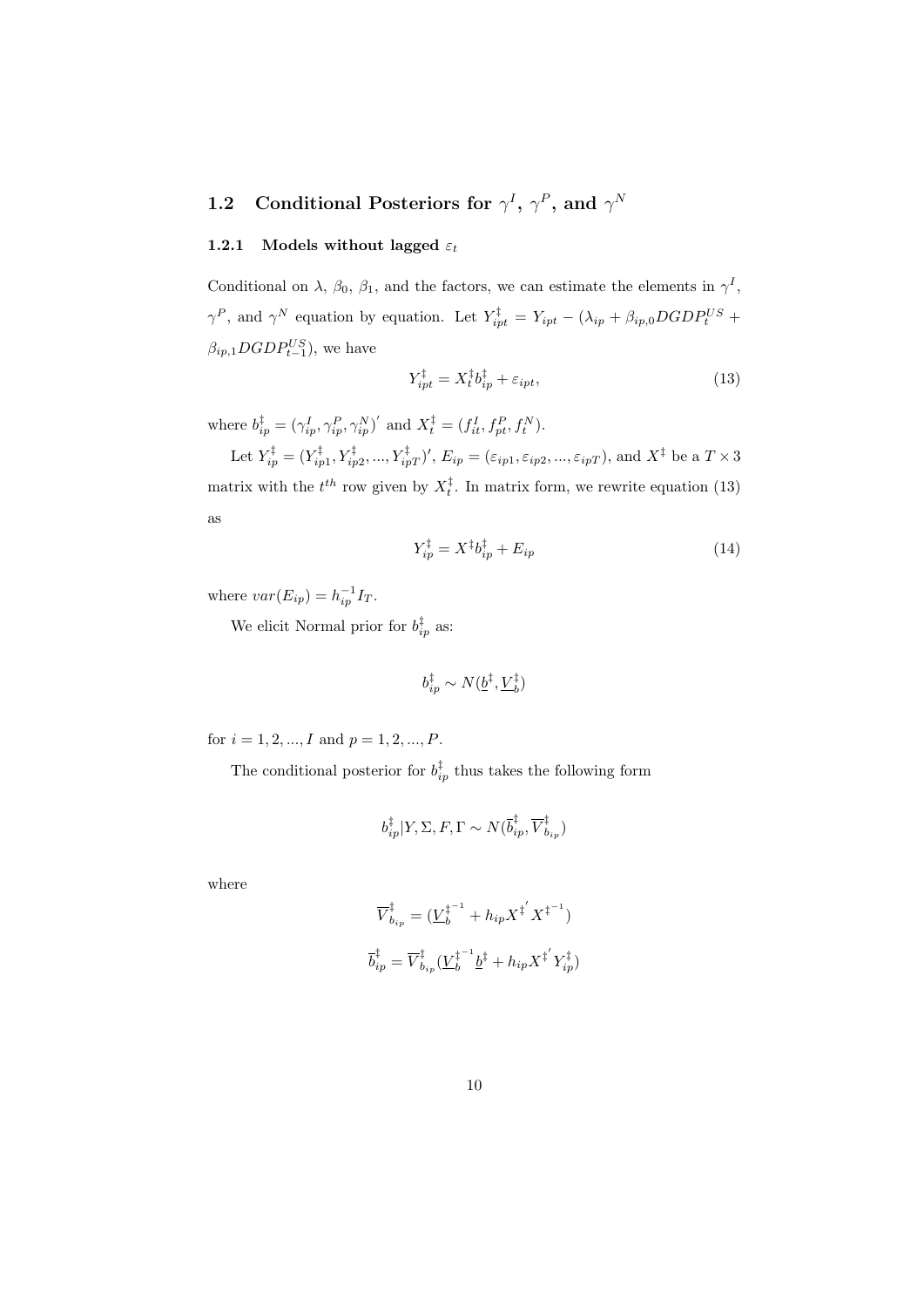In empirical work, we set  $\underline{b}^{\ddagger} = 0$  and  $\underline{V}_{b}^{\ddagger} = 0$  $\sqrt{ }$  $\overline{\phantom{a}}$ 1 0 0 0 1 0 0 0 1  $\setminus$  $\left| \cdot \right|$ 

#### **1.2.2** Models with lagged  $\varepsilon_t$

#### **1.2.2.1** Υ **Diagonal**

Here we assume that  $\varepsilon_{ip,t}$  follows a stationary AR(1) process:

$$
\varepsilon_{ip,t} = \rho_{ip}\varepsilon_{ip,t-1} + \epsilon_{ip,t}
$$

where  $\epsilon_t$  is *i.i.d.*  $N(0, 1/h_{ip})$ . Let  $Y_{ip,t}^{\ddagger} = (1 - \rho_{ip}L)[Y_{ip,t} - (\lambda_{ip} + \beta_{ip,0}DGDP_t^{US} +$  $\beta_{ip,1} DGDP_{t-1}^{US}$ )], we have

$$
Y_{ipt}^{\ddagger} = X_t^{\ddagger} b_{ip}^{\ddagger} + \epsilon_{ipt}, \tag{15}
$$

where  $b_{ip}^{\dagger} = (\gamma_{ip}^I, \gamma_{ip}^P, \gamma_{ip}^N)'$  and  $X_t^{\dagger} = (1 - \rho_{ip}L)(f_{it}^I, f_{pt}^P, f_t^N)$ .

Let  $Y_{ip}^{\ddagger} = (Y_{ip,1}^{\ddagger}, Y_{ip,2}^{\ddagger}, ..., Y_{ip,T}^{\ddagger})', \epsilon_{ip} = (\epsilon_{ip,1}, \epsilon_{ip,2}, ..., \epsilon_{ip,T}),$  and  $X^{\ddagger}$  be a  $T \times 3$  matrix with the  $t^{th}$  row given by  $X_t^{\ddagger'}$  $t_t^{\dagger}$ . In matrix form, we rewrite equation (15) as

$$
Y_{ip}^{\ddagger} = X^{\ddagger}b_{ip}^{\ddagger} + \epsilon_{ip} \tag{16}
$$

where  $var(\epsilon_{ip}) = h_{ip}^{-1}I_T$ 

We elicit Normal prior for  $b_{ip}^{\dagger}$  as:

$$
b_{ip}^\ddagger \sim N(\underline{b}^\ddagger,\underline{V}_b^\ddagger)
$$

for  $i = 1, 2, ..., I$  and  $p = 1, 2, ..., P$ .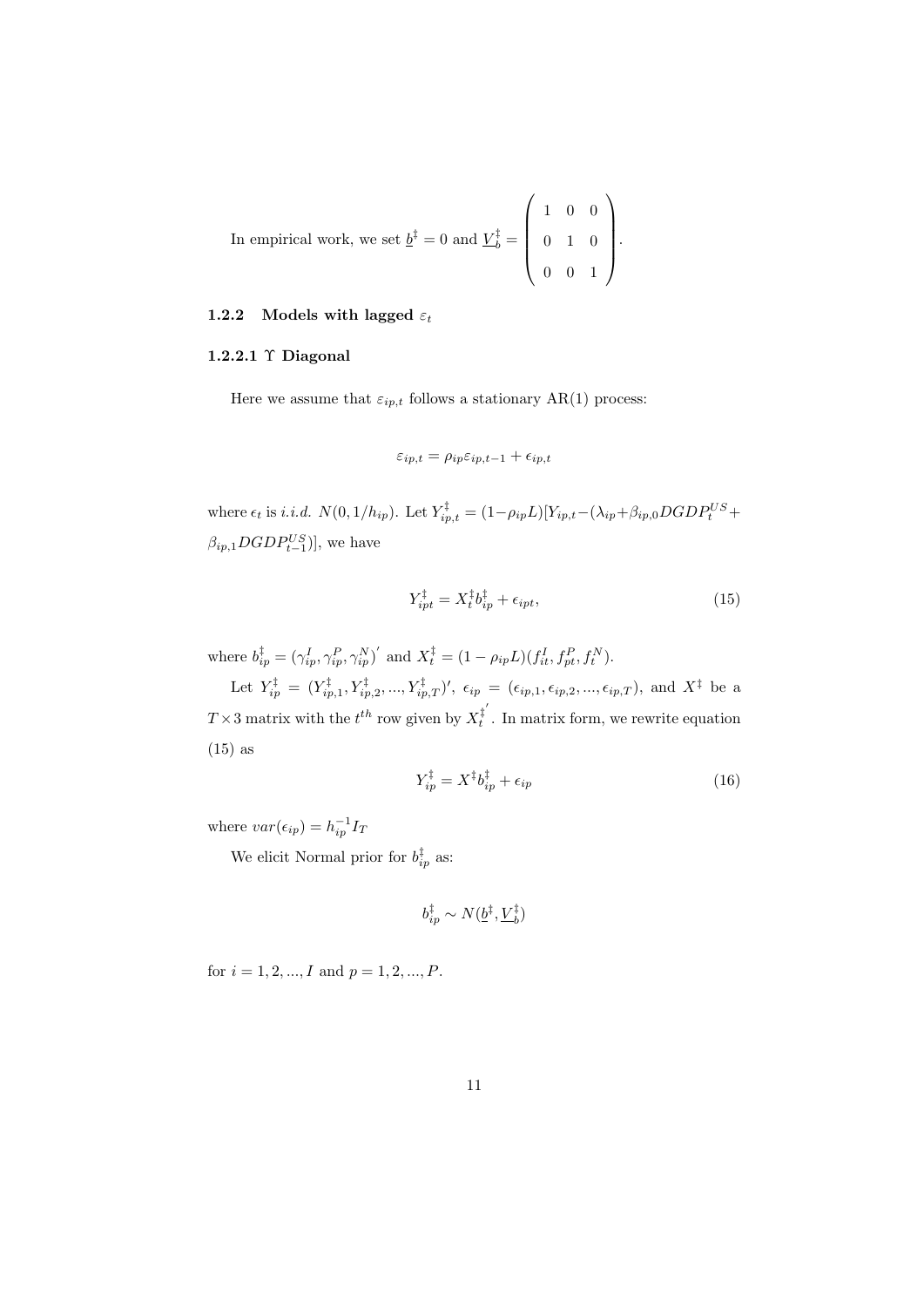The conditional posterior for  $b_{ip}^{\dagger}$  thus takes the following form

$$
b_{ip}^{\ddagger}|Y,\Sigma,F,\Gamma \sim N(\overline{b}_{ip}^{\ddagger},\overline{V}_{b_{ip}}^{\ddagger})
$$

where

$$
\overline{V}_{b_{ip}}^{\ddagger} = (\underline{V}_{b}^{\ddagger^{-1}} + h_{ip} X^{\ddagger'} X^{\ddagger^{-1}})
$$
  

$$
\overline{b}_{ip}^{\ddagger} = \overline{V}_{b_{ip}}^{\ddagger} (\underline{V}_{b}^{\ddagger^{-1}} \underline{b}^{\ddagger} + h_{ip} X^{\ddagger'} Y_{ip}^{\ddagger})
$$
  
In empirical work, we set  $\underline{b}^{\ddagger} = 0$  and  $\underline{V}_{b}^{\ddagger} = \begin{pmatrix} 1 & 0 & 0 \\ 0 & 1 & 0 \\ 0 & 0 & 1 \end{pmatrix}$ .

#### **1.2.2.2** Υ **Unrestricted**

Here  $\varepsilon_t$ s are assumed to follow a stationary VAR(1) process:

$$
\varepsilon_t = \Upsilon \varepsilon_{t-1} + \epsilon_t
$$

where  $\epsilon_t$  is *i.i.d.*  $N(0, \Sigma)$ .  $\Sigma$  is a diagonal matrix with the diagonal element that corresponds to  $\varepsilon_{\text{int}}$  given by  $1/h_{\text{in}}$ .

First let  $Y_t^{\ddagger} = Y_t - (\lambda + \beta_0 DGDP_t^{US} + \beta_1 DGDP_{t-1}^{US}), Y_a^{\ddagger} = (Y_1^{\ddagger}, Y_2^{\ddagger}, ..., Y_T^{\ddagger})',$ and  $Y_b^{\ddagger} = (Y_0^{\ddagger}, Y_1^{\ddagger}, ..., Y_{T-1}^{\ddagger})'$ . We use  $Y^{\ddagger}$  to denote the difference between  $Y_a^{\ddagger}$ and  $Y_b^{\ddagger} \Upsilon$ . Next let  $X_{ip,t}^{\ddagger} = (f_{it}^I, f_{pt}^P, f_t^N)$ , we construct two  $T \times 3N$  matrices:  $X_a^{\ddagger}$ with the  $t^{th}$  row given by  $(X_{1,t}^{\ddagger}, X_{2,t}^{\ddagger}, ..., X_{IP,t}^{\ddagger})$ , and  $X_{b}^{\ddagger}$  with the  $t^{th}$  row given by  $(X_{1,t-1}^{\ddagger}, X_{2,t-1}^{\ddagger}, ..., X_{IP,t-1}^{\ddagger})$ . Finally we have  $X^{\ddagger} = I_N \otimes X_a^{\ddagger} - \Upsilon' \otimes X_b^{\ddagger}$ .

Now the model can be written as

$$
y^{\ddagger} = X^{\ddagger}b^{\ddagger} + e,\tag{17}
$$

where  $y^{\ddagger} = vec(Y^{\ddagger}), b^{\ddagger} = vec(B^{\ddagger}),$  and  $B^{\ddagger}$  be the  $3 \times N$  coefficient matrix. In  $B^{\ddagger}$ ,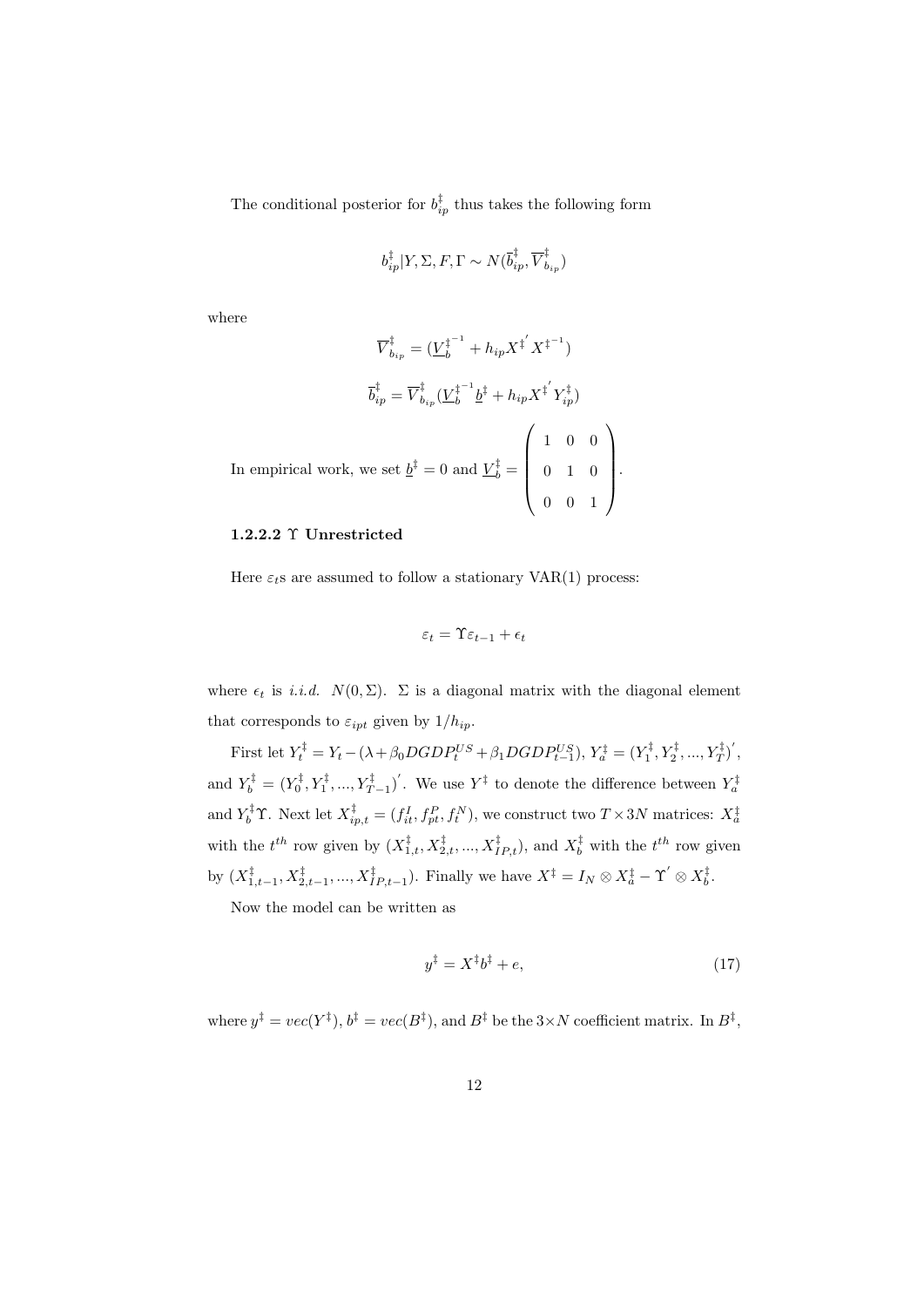the column that associated with the equation of  $Y_{ipt}$  is given by  $(\gamma_{ip}^I, \gamma_{ip}^P, \gamma_{ip}^N)'$ .

We elicit Normal prior for *b ‡* as:

$$
b^{\ddagger} \sim N(\underline{b}, \underline{V}_b)
$$

The conditional posterior for  $b^{\ddagger}$  thus takes the following form

$$
b^{\ddagger}|Y, \Sigma, F, \Gamma, \Upsilon \sim N(\overline{b}^{\ddagger}, \overline{V}_b^{\ddagger})
$$

where

$$
\overline{V}_b^\ddagger = (\underline{V}_b^{\ddagger^{-1}} + X^{\ddagger'} \Xi^{-1} X^{\ddagger})^{-1}
$$
  

$$
\overline{b}^\ddagger = \overline{V}_b^\ddagger (\underline{V}_b^{\ddagger^{-1}} \underline{b}^\ddagger + X^{\ddagger'} \Xi^{-1} y^\ddagger)
$$

where  $\Xi = var(e)$ .

In empirical work, we set  $\underline{b}^{\bar{x}} = 0$  and  $\underline{V}_{b}^{\bar{x}} = I_{3*N}$ .

#### **1.3 Conditional Posteriors for the Factors**

Let  $Y_t^{\natural}$  be the difference between  $Y_t$  and the sum of  $\lambda + \beta_0 DGDP_t^{US} + \beta_1 DGDP_{t-1}^{US}$ and any other deterministic terms that associated with lagged  $Y_t$ , if the latter exist, we have

$$
Y_t^{\natural} = \Gamma F_t + \varepsilon_t,\tag{18}
$$

where  $F_t = (f_t^I f_t^P f_t^N)$ , and  $var(\varepsilon_t) = \Omega$ . When  $\varepsilon_t$ s are assumed to be *i.i.d.*, we have  $\Omega = \Sigma$ ; when  $\varepsilon_{ipt}$ s are assumed follow an AR(1) process,  $\Omega_{ip,ip} = \frac{1}{h_{ip}(1 - \rho_{ip}^2)}$ ; when  $\varepsilon_{ipt}$ s are assumed follow an VAR(1) process with  $\Upsilon$  unrestricted,  $vec(\Omega)$  =  $vec[(I_{N^2} - \Upsilon \otimes \Upsilon)vec(\Sigma)]$ . Γ is the matrix of factor loadings. The dimension of *F*<sup>*t*</sup> and  $\Gamma$  are  $(I + P + 1) \times 1$  and  $N \times (I + P + 1)$ , respectively.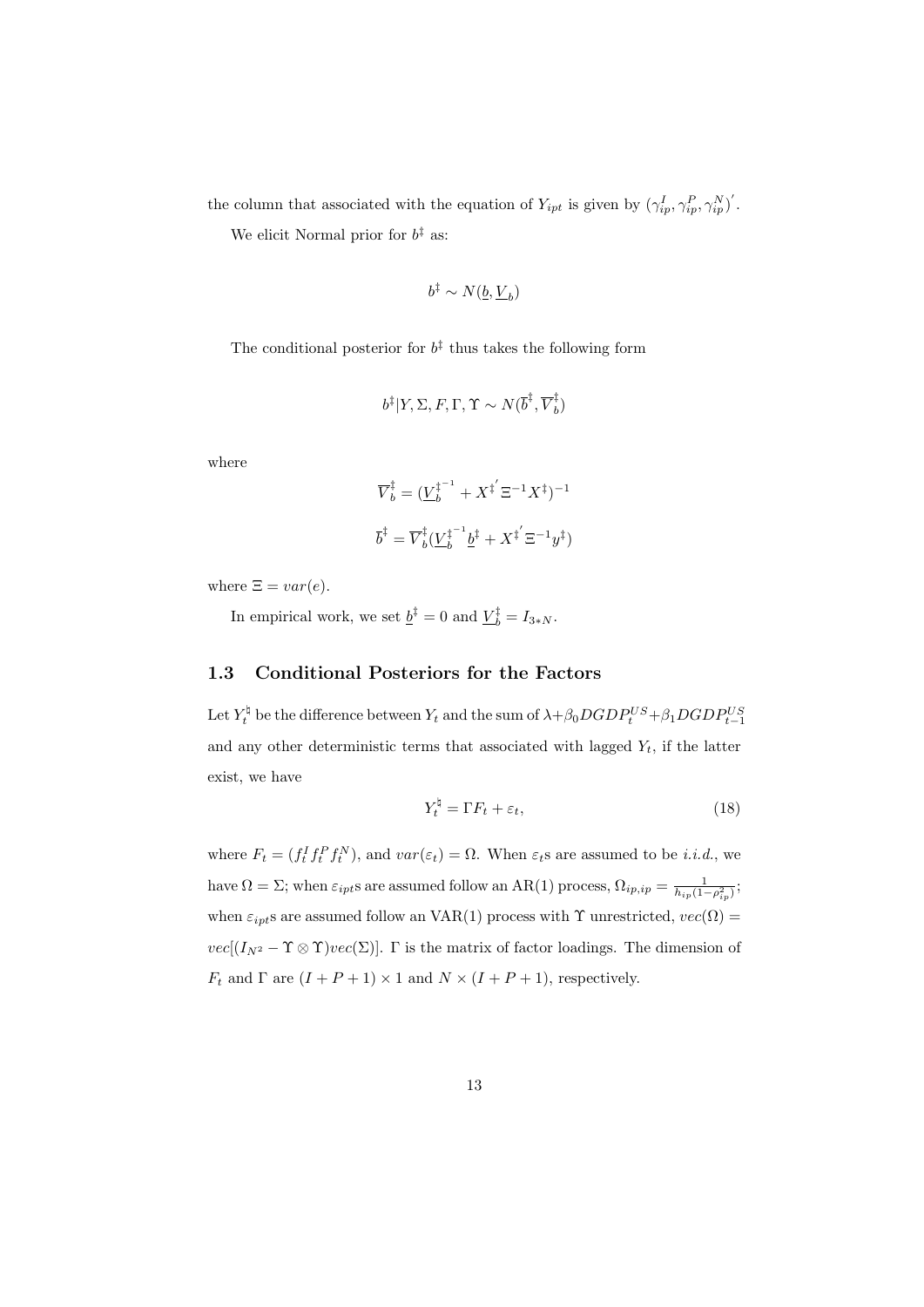#### **1.3.1 Static Factor Models**

For static factor models, as shown in Lopes and West (2004), the conditional posteriors for  $F$  can be factored into independent normal distributions for  $F_t$ ,

$$
F_t[\Sigma, \lambda, \beta_0, \beta_1, \gamma^I, \gamma^P, \gamma^N \sim N[(I_{IP} + \Gamma^{'}\Sigma^{-1}\Gamma)^{-1}\Gamma^{'}\Sigma^{-1}Y_t^{\natural}, (I_{IP} + \Gamma^{'}\Omega^{-1}\Gamma)^{-1}]
$$

#### **1.3.2 Dynamic Factor Models**

For dynamic factor models, we can rewrite the model into a state-space form, where the measurement equation is equation (18) , and the transition equation is the following:

$$
F_t = \Phi F_t + \nu_t,\tag{19}
$$

where  $var(\nu_t) = I_{I+P+1}$ .

Let  $\widetilde{Y}_t^{\natural} = (Y_1^{\natural}, Y_2^{\natural}, ..., Y_t^{\natural})'$ . Following Kim and Nelson (1999, Ch. 8), conditional on  $\Phi$  and  $\Gamma$ , we can draw the latent factors in the following steps.

First run Kalman filter to calculate  $F_{t|t} = E(F_t|\widetilde{Y}_t^{\natural})$  and  $P_{t|t} = Cov(F_t|\widetilde{Y}_t^{\natural})$ for  $t = 1, 2, ..., T$  :

$$
F_{t|t-1} = \Phi F_{t-1}
$$
  
\n
$$
P_{t|t-1} = \Phi P_{t|t-1} \Phi' + I_{I+P+1}
$$
  
\n
$$
F_{t|t} = F_{t|t-1} + P_{t|t-1} \Gamma' (\Gamma P_{t|t-1} \Gamma' + \Omega)^{-1} (Y_t^{\natural} - \Gamma F_{t|t-1})
$$
  
\n
$$
P_{t|t} = P_{t|t-1} - P_{t|t-1} \Gamma' (\Gamma P_{t|t-1} \Gamma' + \Omega)^{-1} \Gamma P_{t|t-1}
$$

Next, we draw  $F_T$  based on the last iteration of the Kalman filter:

$$
F_T|\widetilde{Y}_T^{\natural} \sim N(F_{T|T}, P_{T|T})
$$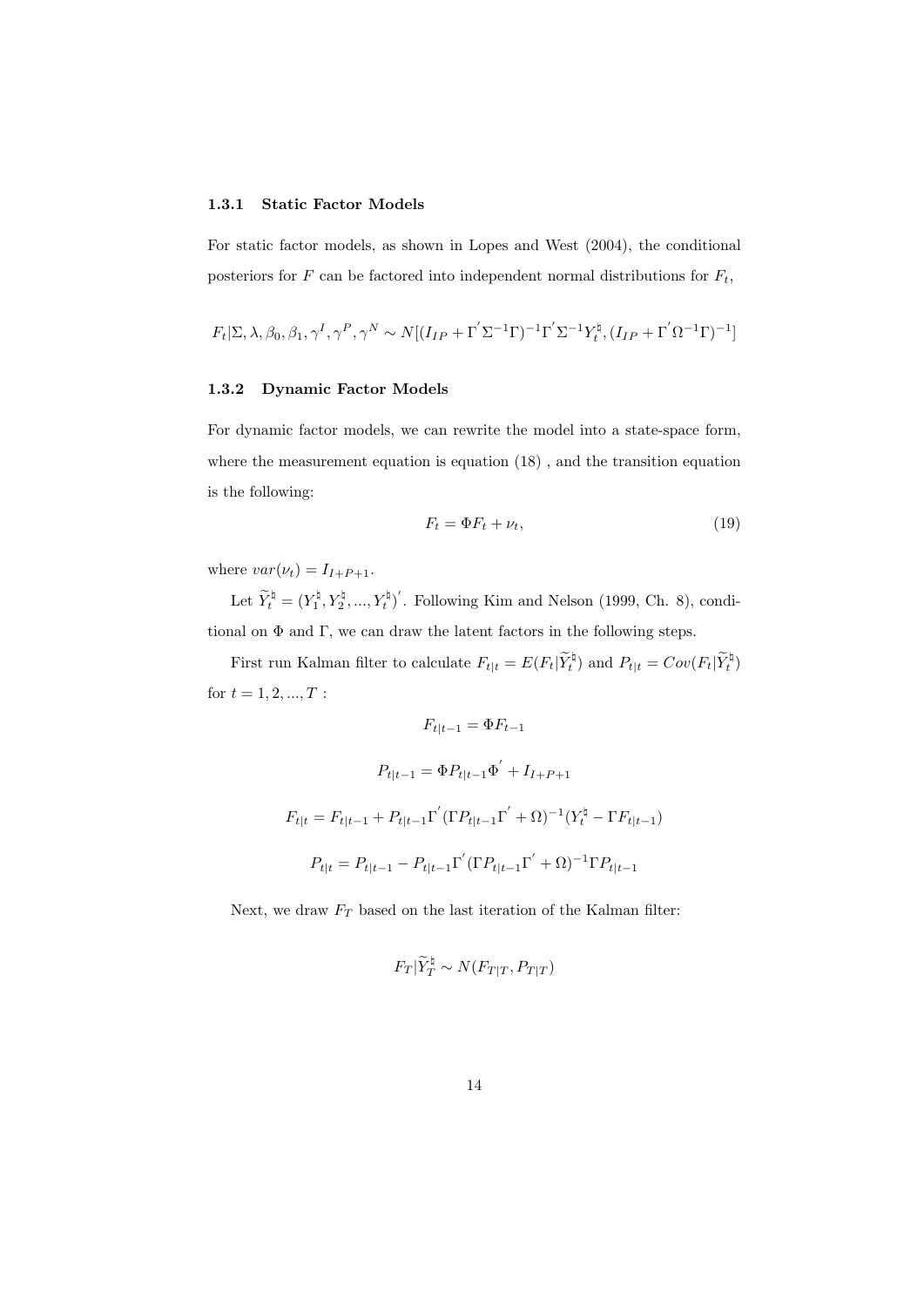Then we derive  $F_{t|\widetilde{Y}_{T}^{\natural}}$  backward for  $t = T - 1, T - 2, ..., 1$ :

$$
F_t|Y_t^{\natural}, F_{t+1} \sim N(F_{t|t, F_{t+1}}, P_{t|t, F_{t+1}})
$$

where

$$
F_{t|t, F_{t+1}} = F_{t|t} + P_{t|t} \Phi' \{ \Phi P_{t|t} \Phi' + I_3 \}^{-1} (F_{t+1} - \Phi F_{t|t})
$$
  

$$
P_{t|t, F_{t+1}} = P_{t|t} - P_{t|t} \Phi' \{ \Phi P_{t|t} \Phi' + I_3 \}^{-1} \Phi P_{t|t}
$$

#### **1.4 Conditional Posteriors for** *hip*

We set Gamma prior for  $h_{ip}$  as  $G(\underline{s}^{-2}, \underline{\nu})$ . Let  $\epsilon_{ipt}$  be the *i.i.d.* error term in the equation associated with  $Y_{ipt}$  and  $\epsilon_{ip} = (\epsilon_{ip,1}, \epsilon_{ip,2}, ..., \epsilon_{ip,T})$ . It can be verified that the conditional posterior for *hip* is Gamma

$$
h_{ip}|Y, F, \Gamma, \lambda, \beta_0, \beta_1 \sim G(\overline{s}^{-2}, \overline{\nu})
$$

where

$$
\overline{\nu} = T + \underline{\nu}
$$

$$
\overline{s}^{-2} = \frac{\epsilon_{ip}' \epsilon_{ip} + \underline{\nu s^2}}{\overline{\nu}}
$$

Note that  $\epsilon_t = \varepsilon_t$  if  $\varepsilon_t$  is *i.i.d.*,  $\epsilon_{ipt} = \varepsilon_{ipt} - \rho_{ip} \varepsilon_{ip,t-1}$  if  $\varepsilon_{ipt}$  follows an AR(1) process, and  $\epsilon_t = \varepsilon_t - \Upsilon \varepsilon_{t-1}$  if  $\varepsilon_t$  follows a VAR(1) process.

In empirical work, we set  $\underline{s}^{-2} = 0.001$  and  $\underline{\nu} = 1$ .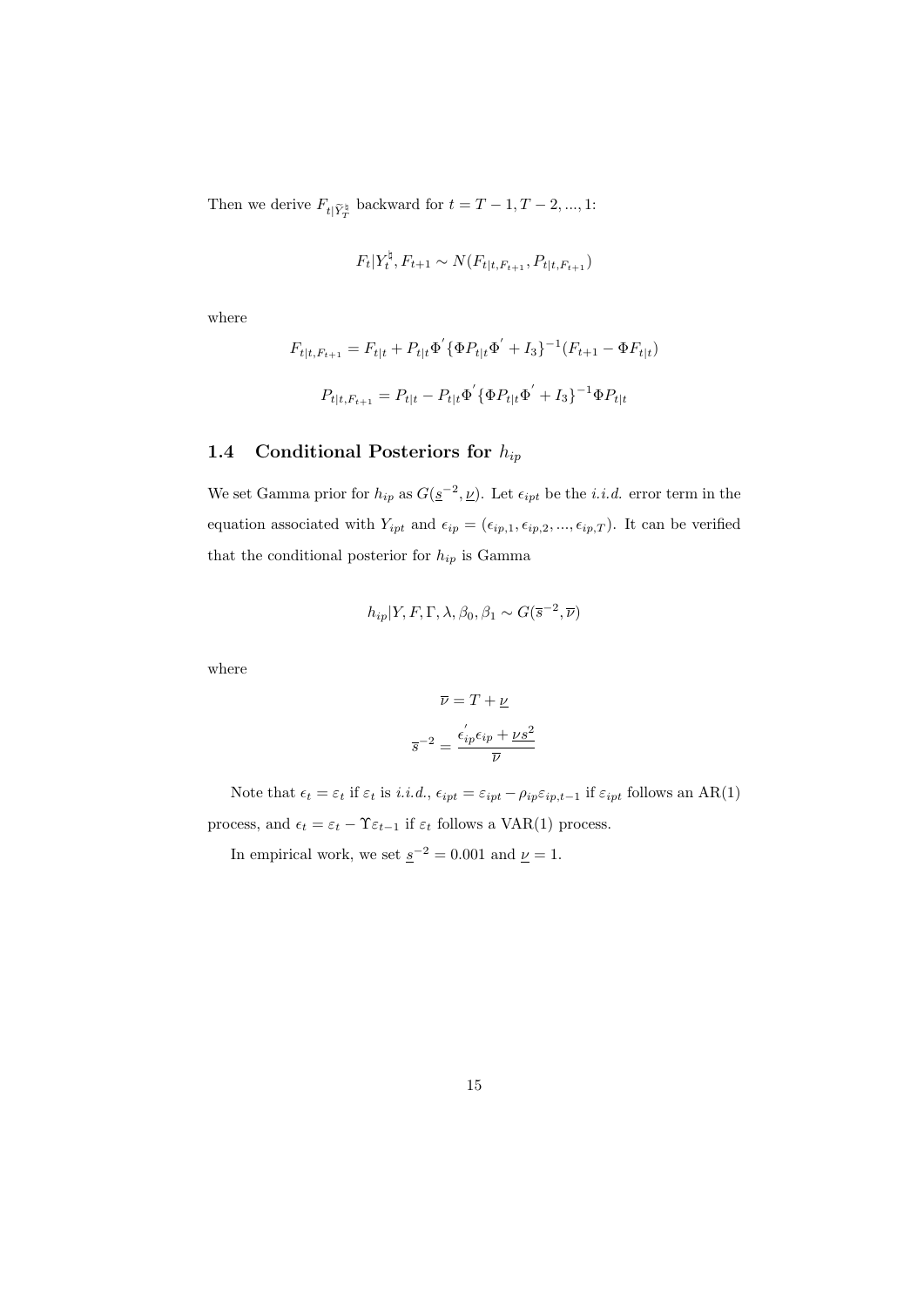#### **1.5 Conditional Posteriors for** Φ

#### **1.5.1** Φ **Unrestricted**

Conditional on the  $I + P + 1$  factors,  $\Phi$  can be estimated equation by equation. Using  $f_{j,t}$  to denote the  $j^{th}$  element in  $F_t$ , we have

$$
f_{j,t} = \phi_{j,1} f_{1,t} + \phi_{j,2} f_{2,t} + \dots + \phi_{j,I+P+1} f_{I+P+1,t} + \nu_{j,t},\tag{20}
$$

where  $var(\nu_{j,t}) = 1$ .

Let  $f_j = (f_{j,t}, f_{j,2}, ..., f_{j,T})'$ ,  $U_j = (\nu_{j,1}, \nu_{j,2}, ..., \nu_{j,T})$ ,  $X^{\S}$  be a  $T \times (P + I + 1)$ matrix with the  $t^{th}$  row given by  $(f_{1,t}, f_{2,t}, ..., f_{1+P+I,t})$ , and  $b_j^{\S}$  be the transpose of the  $j^{th}$  row in  $\Phi$ . In matrix form, we rewrite equation (20) as

$$
f_j = X^{\S} b_j^{\S} + U_j \tag{21}
$$

where  $var(U_j) = I_T$ .

We elicit Minnesota prior for  $b_j^3$  as:

$$
b_j^\S \sim N(\underline{b}^\S, \underline{V}_b^\S)
$$

for  $j = 1, 2, ..., 1 + I + P$ . Note that  $\underline{V}_b^3$  is a diagonal matrix with the diagonal elements given by

$$
\underline{V}_{b_{j,j}}^{\S} = \begin{cases} \pi_4, & \text{for parameter on own lag;} \\ \pi_5 & \text{for parameters on other lags} \end{cases}
$$

The conditional posterior for  $b_j^3$  thus takes the following form

$$
b_j^\S|Y, \Sigma, F, \lambda, \Lambda, \beta_0, \beta_1 \sim N(\overline{b}_j^\S, \overline{V}_{b_j}^\S)
$$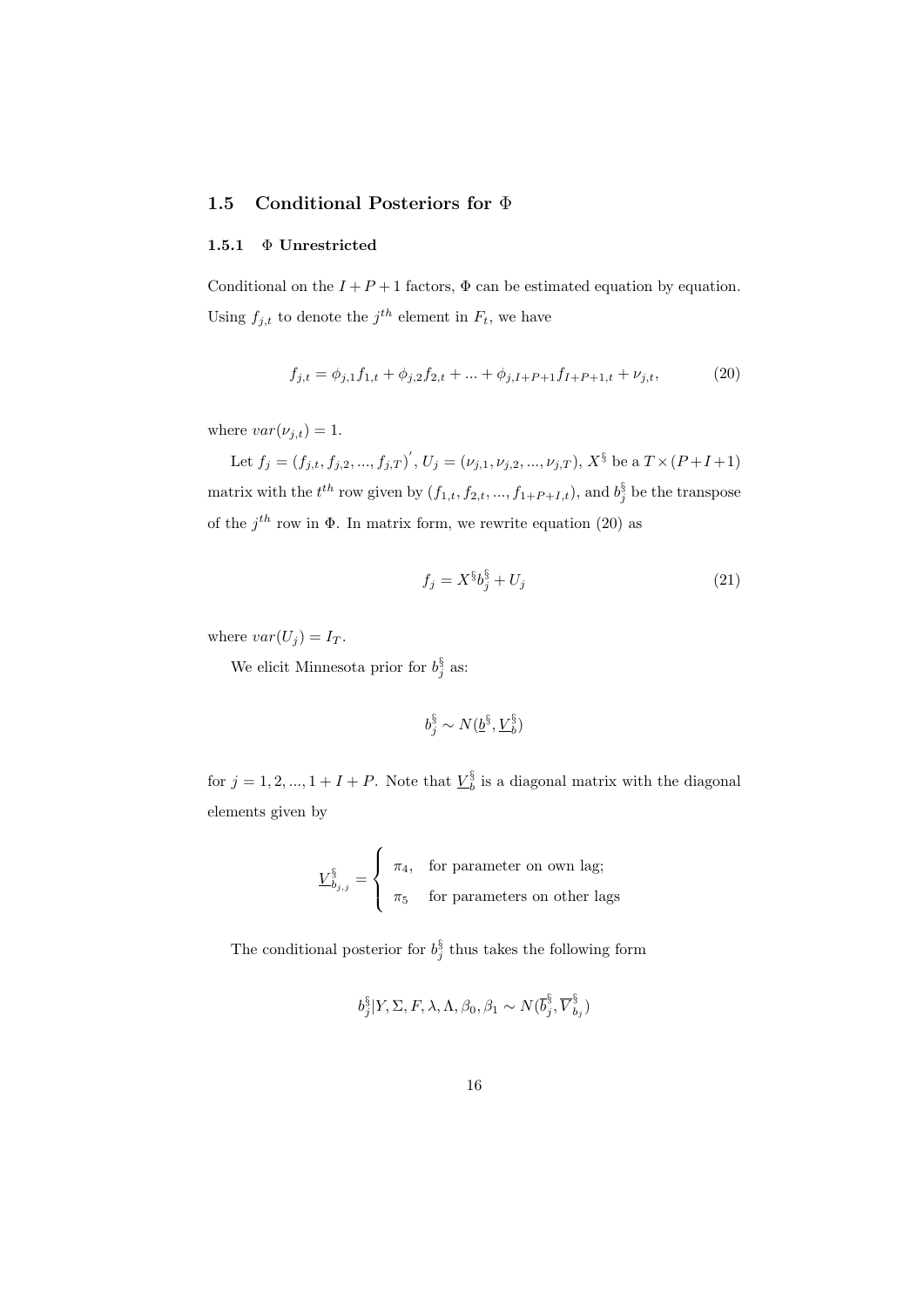where

$$
\overline{V}_{b_j}^{\S} = (\underline{V}_{b}^{\S^{-1}} + X^{\S^{'}} X^{\S^{-1}})
$$
  

$$
\overline{b}_j^{\S} = \overline{V}_{b_j}^{\S} (\underline{V}_{b}^{\S^{-1}} \underline{b}^{\S} + X^{\S^{'}} f_j)
$$

In empirical work, we set  $\underline{b}^3 = 0$ ,  $\pi_4 = 0.05$ , and  $\pi_5 = 0.005$ .

#### **1.5.2** Φ **Diagonal**

Conditional on the  $I + P + 1$  factors,  $\Phi$  can be estimated equation by equation. Using  $f_{j,t}$  to denote the  $j^{th}$  element in  $F_t$ , we have

$$
f_{j,t} = \phi_{j,j} f_{j,t-1} + \nu_{j,t}, \tag{22}
$$

Let  $f_j = (f_{j,t}, f_{j,2},..., f_{j,T})$ ,  $U_j = (\nu_{j,1}, \nu_{j,2},..., \nu_{j,T}), X^{\S} = (f_{j,-1}, f_{j,1},..., f_{j,T-1})'$ , and  $b_j^3$  be  $\phi_{j,j}$ . In matrix form, we rewrite equation (22) as

$$
f_j = X^{\S} b_j^{\S} + U_j \tag{23}
$$

where  $var(U_j) = I_T$ .

We elicit Normal prior for  $b_j^3$  as:

$$
b_j^\S \sim N(\underline{b}^\S, \underline{V}_b^\S)
$$

for  $j = 1, 2, ..., 1 + I + P$ .

The conditional posterior for  $b_j^{\S}$  thus takes the following form

$$
b_j^{\S}|Y, \Sigma, F, \lambda, \Lambda, \beta_0, \beta_1 \sim N(\overline{b}_j^{\S}, \overline{V}_{b_j}^{\S})
$$

where

$$
\overline{V}_{b_j}^{\S} = (\underline{V}_b^{\S^{-1}} + \overline{X}^{\S'} \overline{X}^{\S^{-1}})
$$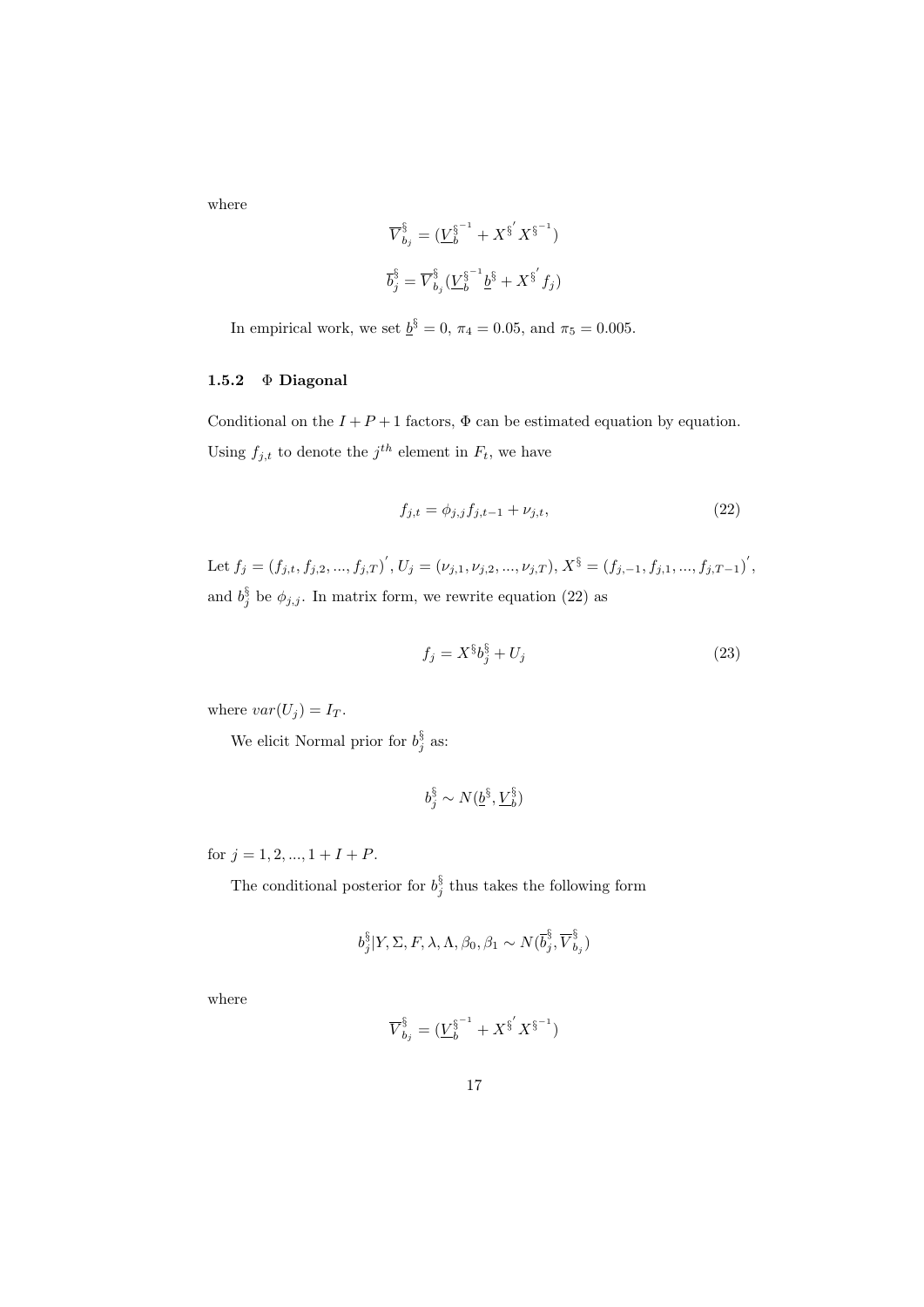$$
\overline{b}_{j}^{\S}=\overline{V}_{b_{j}}^{\S}(\underline{V}_{b}^{\S^{-1}}\underline{b}^{\S}+X^{\S^{'}}f_{j})
$$

In empirical work, we set  $\underline{b}^{\S} = 0$  and  $\underline{V}_{b}^{\S} = 1$ .

#### **1.6 Conditional Posteriors for** Υ

#### **1.6.1** Υ **Diagonal**

Υ is a diagonal matrix with the diagonal elements given by *ρip*, Conditional on the factors and the rest of the coefficients, we have  $\varepsilon_{ip,t} = Y_{ip,t} - (\lambda_{ip} +$  $\beta_{ip,0}DGDP_t^{US} + \beta_{ip,1}DGDP_{t-1}^{US} + \gamma_{ip}^I f_{it}^I + \gamma_{ip}^P f_{pt}^P + \gamma_{ip}^N f_t^N$ ) Let  $e_{ip}^{\sharp} = (\varepsilon_{ip,1}, \varepsilon_{ip,2}, ..., \varepsilon_{ip,T}),$ and  $x_{ip}^{\sharp} = (\varepsilon_{ip,0}, \varepsilon_{ip,1}, ..., \varepsilon_{ip,T-1})$ . We have

$$
e_{ip}^{\sharp} = \rho_{ip} x_{ip}^{\sharp} + \epsilon_{ip}
$$

where  $var(\epsilon_{ip}) = 1/h_{ip}I_T$ .

We elicit Normal prior for  $\rho_{ip}$  as:

$$
\rho_{ip} \sim N(\underline{\rho}, \underline{V}_{\rho}).
$$

The conditional posterior for  $\rho_{ip}$  thus takes the following form

$$
\rho_{ip}|Y,\Sigma,F,\Gamma \sim N(\overline{\rho}_{ip},\overline{V}_{\rho_{ip}})
$$

where

$$
\overline{V}_{\rho_{ip}} = (\underline{V}_{\rho}^{-1} + h_{ip} x_{ip}^{\sharp'} x_{ip}^{\sharp})^{-1}
$$
  

$$
\overline{\rho}_{ip} = \overline{V}_{\rho_{ip}} (\underline{V}_{\rho}^{-1} \underline{\rho} + h_{ip} x_{ip}^{\sharp'} e_{ip}^{\sharp})
$$

In empirical work, we set  $\rho = 0$  and  $V_{\rho} = 1$ . To ensure the error terms are stationary, we draw the posteriors from a Truncated Normal.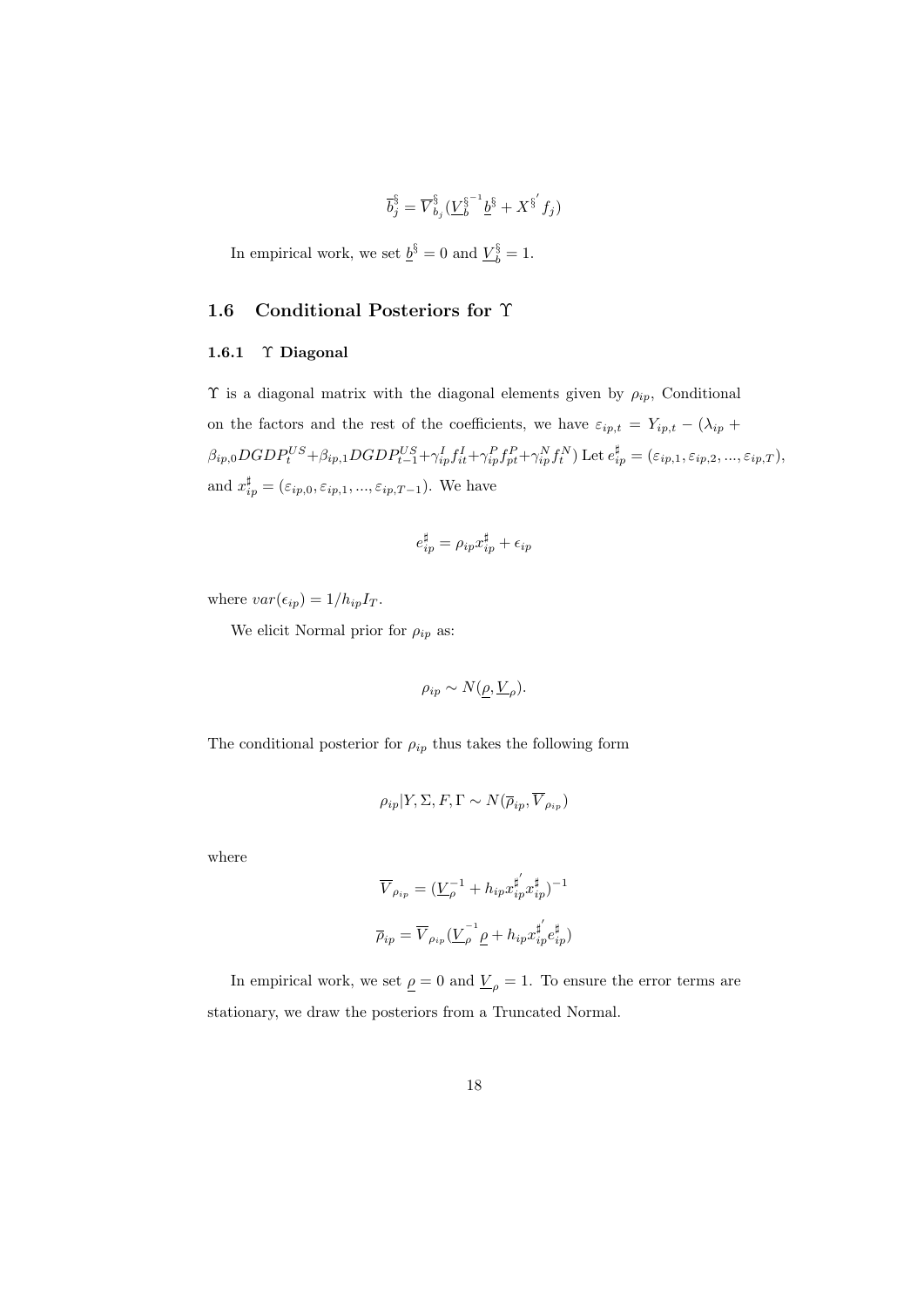#### **1.6.2** Υ **Unrestricted**

Conditional on the coefficients and factors,  $\varepsilon_t = Y_t - (\lambda + \beta_0 DGDP_t^{US} + \lambda_0 DGDP_t^{US})$  $\beta_1 DGDP_{t-1}^{US} + \gamma^I f_t^I + \gamma^P f_t^P + \gamma^N f_t^N$ ). It is assumed that  $\varepsilon_t = \Upsilon \varepsilon_{t-1} + \epsilon_t$ . Let  $E^{\sharp} = (\varepsilon_1, \varepsilon_2, ..., \varepsilon_T)'$ ,  $X^{\sharp} = (\varepsilon_0, \varepsilon_1, ..., \varepsilon_{T-1})'$ , in matrix form, we have

$$
E^{\sharp} = X^{\sharp} \Upsilon + E, \tag{24}
$$

Let  $e_{ip}^{\sharp}$  be the column of error terms in  $E^{\sharp}$  that associated with the  $i^{th}$  industry in the  $p^{th}$  province,  $b_{ip}^{\sharp}$  is the row vector in  $\Upsilon$  that associated with  $e_{ip}^{\sharp}$ , we have

$$
e^{\sharp} = X^{\sharp}b_{ip}^{\sharp} + e_{ip}, \tag{25}
$$

where  $var(e_{ip}) = 1/h_{ip}I_T$ . Because in equation (25) the number of parameters is greater than the number of observations, we elicit Minnesota prior for  $b_{ip}^{\sharp}$  as:

$$
b_{ip}^\sharp \sim N(\underline{b}^\sharp,\underline{V}_b^\sharp)
$$

Note that  $\underline{V}_b^{\sharp}$  is a diagonal matrix with the diagonal elements given by

$$
\underline{V}_{b_{j,j}}^{\dagger} = \begin{cases} \pi_6, & \text{for parameter on own lag;} \\ \pi_7 \delta_{ip} / \delta_{-ip} & \text{for parameters on other lags} \end{cases}
$$

The conditional posterior for  $b_{ip}^{\sharp}$  thus takes the following form

$$
b_{ip}^\sharp|Y,\Sigma,F,\Gamma,\lambda,\beta_0,\beta_1\sim N(\overline{b}_{ip}^\sharp,\overline{V}_{b_{ip}}^\sharp)
$$

where

$$
\overrightarrow{V}_{b_{ip}}^{\sharp}=(\underline{V}_{b}^{\sharp^{-1}}+h_{ip}X^{\sharp^{'}}X^{\sharp^{-1}})
$$
  

$$
\overrightarrow{b}_{ip}^{\sharp}=\overrightarrow{V}_{b_{ip}}^{\sharp}(\underline{V}_{b}^{\sharp^{-1}}\underline{b}^{\sharp}+h_{ip}X^{\sharp^{'}}e_{ip}^{\dag})
$$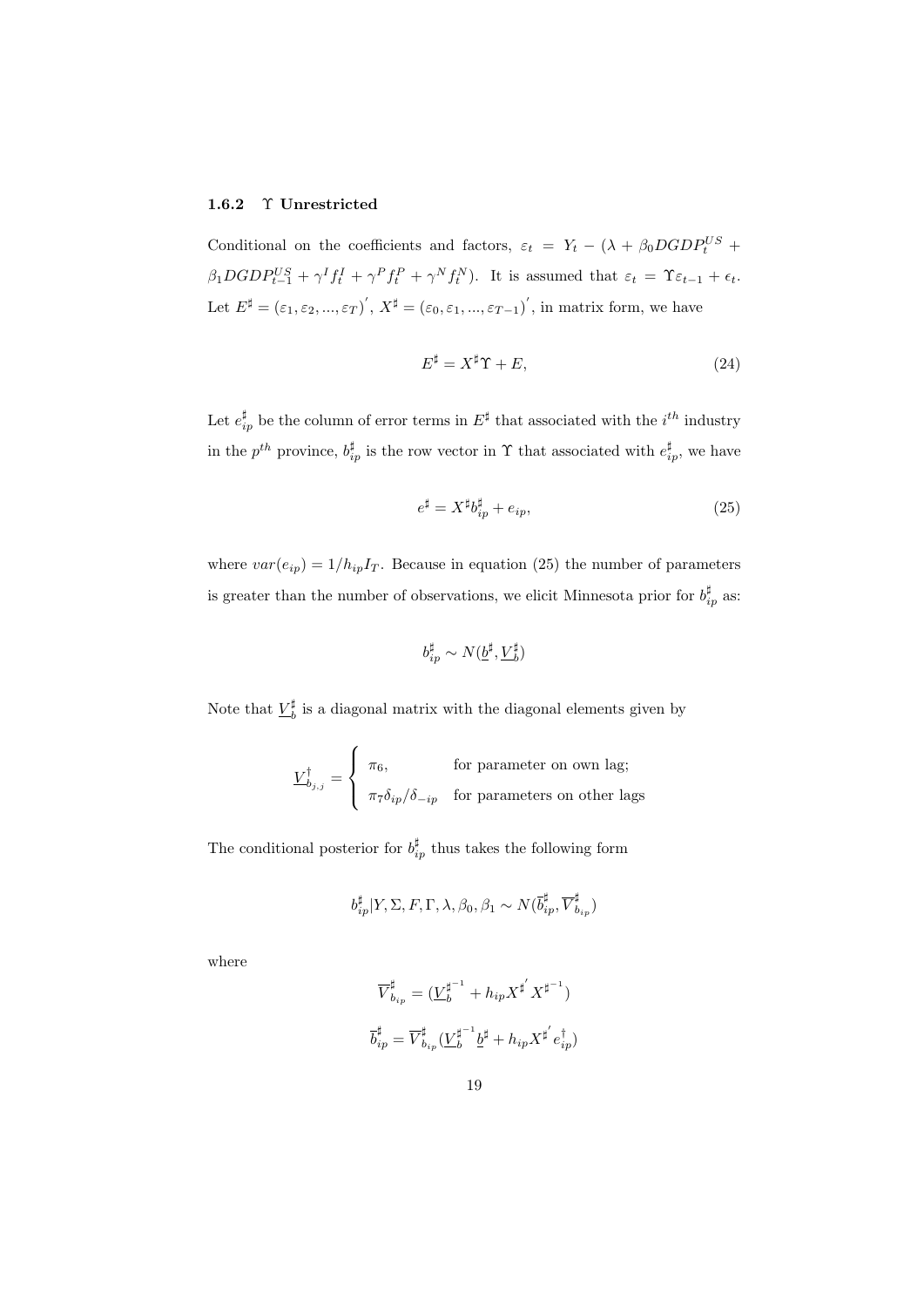In empirical work, we set tighter priors for  $b_{ip}^{\sharp}$  to ensure stationary. In particular, we set  $\underline{b}^{\sharp} = 0$ ,  $\pi_6 = 0.01$ , and  $\pi_7 = 0.001$ .

## **2 Variance Decompositions**

In this section we provide details for variance decompositions.

#### **2.1 US Growth Rate**

Throughout, we assume the exogenous US growth follows an AR(2) process as in Altonji and Ham (1990):

$$
DGDP_t^{US} = \alpha_0 + \alpha_1 DGDP_{t-1}^{US} + \alpha_2 DGDP_{t-2}^{US} + \mu_t
$$
\n
$$
(26)
$$

where  $\mu_t$  is *i.i.d.*  $N(0, \sigma_{us}^2)$ .

Let *u* be the expected value for  $DGDP_t^{US}$  at steady-state. In VAR form, we have

$$
\left(\begin{array}{c} DGDP_t^{US} - u \\ DGDP_{t-1}^{US} - u \end{array}\right) = \left(\begin{array}{cc} \alpha_1 & \alpha_2 \\ 1 & 0 \end{array}\right) \left(\begin{array}{c} DGDP_{t-1}^{US} - u \\ DGDP_{t-2}^{US} - u \end{array}\right) + \left(\begin{array}{c} \mu_t \\ 0 \end{array}\right) \tag{27}
$$

Hence, the *s* period ahead forecast errors for  $DGDP_t^{US}$  is

$$
\psi_{s-1}\mu_{t+1} + \psi_{s-2}\mu_{t+2} + \dots + \psi_1\mu_{t+s-1} + \mu_{t+s} \tag{28}
$$

where  $\psi_h$  is the  $(1,1)^{th}$  element in matrix  $\sqrt{ }$  $\overline{ }$ *α*<sup>1</sup> *α*<sup>2</sup> 1 0  $\setminus$  $\bigg\}$ *h* .

The mean squared error of 1 period ahead forecast for  $DGDP_t^{US}$ .

$$
MSE(\widehat{DGDP}_{t+1}^{US}|t) = \sigma_{us}^2
$$
\n(29)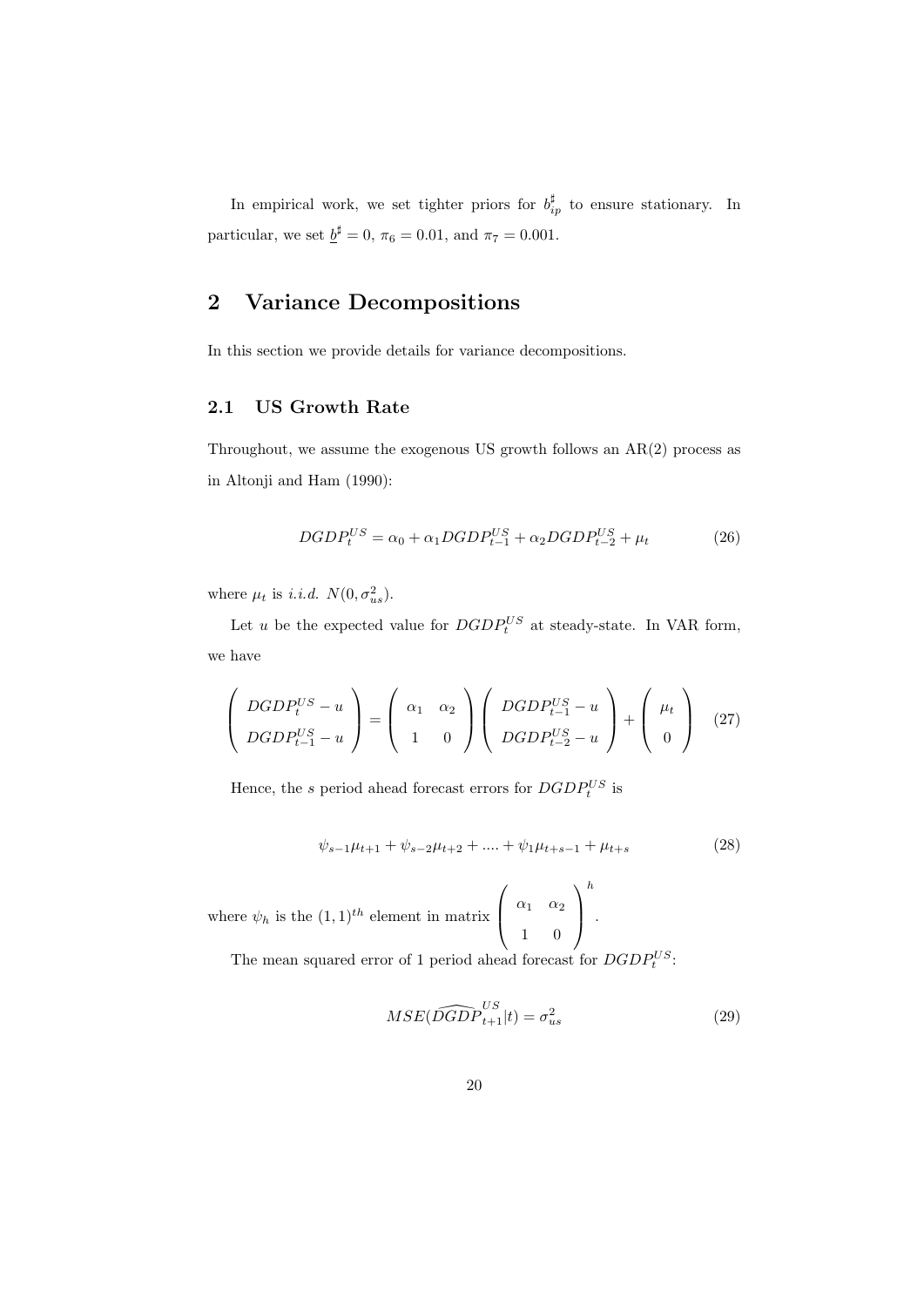The mean squared error of *s* period ahead forecast for  $DGDP_t^{US}$ .

$$
MSE(\widehat{DGDP}_{t+s}^{US}|t) = (\psi_{s-1}^2 + \psi_{s-2}^2 + \dots + \psi_1^2 + 1)\sigma_{us}^2
$$
 (30)

#### **2.2 The Static Factor Model**

The model takes the following form:

$$
Y_t = \lambda + \beta_0 DGDP_t^{US} + \beta_1 DGDP_{t-1}^{US} + \gamma^I f_t^I + \gamma^P f_t^P + \gamma^N f_t^N + \varepsilon_t \tag{31}
$$

where the variance for  $\varepsilon_{ipt}$  is assumed to be  $\varpi_{ip}^2$ .

The 1 period ahead forecast error for  $Y_{ipt}$  is  $\beta_{ip,0}\mu_{t+1} + \gamma_{ip}^I f_{i,t+1}^I + \gamma_{ip}^P f_{p,t+1}^P +$  $\gamma_{ip}^N f_{t+1}^N + \varepsilon_{ip,t+1}$ . Thus, the mean squared error of 1 period ahead forecast is:

$$
MSE(\hat{Y}_{ip,t+1}|t) = \beta_{ip,0}^2 \sigma_{us}^2 + (\gamma_{ip}^I)^2 + (\gamma_{ip}^P)^2 + (\gamma_{ip}^N)^2 + \varpi_{ip}^2 \tag{32}
$$

The *s* period ahead forecast error for  $Y_{ipt}$  is  $\beta_{ip,0}(\psi_{s-1}\mu_{t+1} + \psi_{s-2}\mu_{t+2} + \psi_{s-1}\mu_{t+1})$  $....+ \psi_1 \mu_{t+s-1} + \mu_{t+s}) + \beta_{ip,1} (\psi_{s-2} \mu_{t+1} + \psi_{s-3} \mu_{t+2}....+ \psi_1 \mu_{t+s-2} + \mu_{t+s-1}) +$  $\gamma_{ip}^I f_{i,t+s}^I + \gamma_{ip}^P f_{p,t+s}^P + \gamma_{ip}^N f_{t+s}^N + \varepsilon_{ip,t+s}$ . Thus, the mean squared error of s period ahead forecast is following:

$$
MSE(\hat{Y}_{ip,t+s}|t) = [\beta_{ip,0}^2(\psi_{s-1}^2 + \psi_{s-2}^2 + \dots + \psi_1^2 + 1) + \beta_{ip,1}^2(\psi_{s-2}^2 + \psi_{s-3}^2 + \dots + \psi_1^2 + 1)]\sigma_{us}^2
$$
  
+  $(\gamma_{ip}^I)^2 + (\gamma_{ip}^P)^2 + (\gamma_{ip}^N)^2 + \varpi_{ip}^2$  (33)

#### **2.3 VAR-Factor models 1, 2, and 7**

The models share the following general form:

$$
Y_t = \lambda + \Lambda Y_{t-1} + \beta_0 DGDP_t^{US} + \beta_1 DGDP_{t-1}^{US} + \gamma^I f_t^I + \gamma^P f_t^P + \gamma^N f_t^N + \varepsilon_t \tag{34}
$$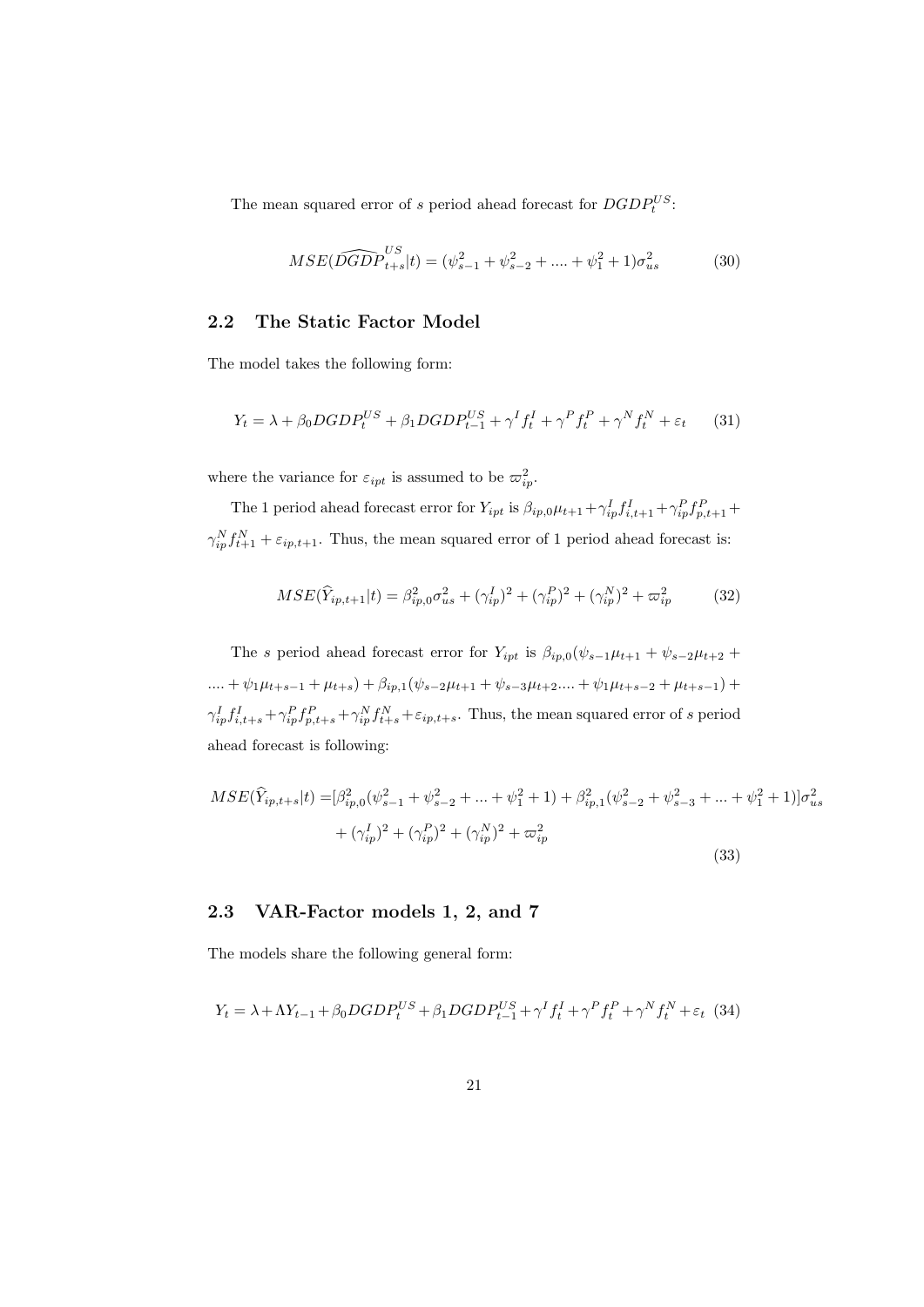where the variance for  $\varepsilon_{ipt}$  is  $\varpi_{ip}^2$ .

With some manipulation, we have the following VAR form:

$$
\begin{pmatrix}\nY_t \\
DGDP_t^{US} \\
DGDP_{t-1}^{US}\n\end{pmatrix} = \begin{pmatrix}\n\lambda + \beta_0 \alpha_0 \\
\alpha_0 \\
0\n\end{pmatrix} + \begin{pmatrix}\n\Lambda & \beta_0 \alpha_1 + \beta_1 & \beta_0 \alpha_2 \\
0 & \alpha_1 & \alpha_2 \\
0 & 1 & 0\n\end{pmatrix} \begin{pmatrix}\nY_{t-1} \\
DGDP_{t-1}^{US} \\
DGDP_{t-2}^{US}\n\end{pmatrix}
$$
\n
$$
+ \begin{pmatrix}\n\beta_0 \mu_t + \gamma^I f_t^I + \gamma^P f_t^P + \gamma^N f_t^N + \varepsilon_t \\
\mu_t \\
0\n\end{pmatrix}
$$
\n
$$
Let A = \begin{pmatrix}\n\Lambda & \beta_0 \alpha_1 + \beta_1 & \beta_0 \alpha_2 \\
0 & \alpha_1 & \alpha_2 \\
0 & 1 & 0\n\end{pmatrix}, and c be the expectation of\n\begin{pmatrix}\nY_t \\
DGDP_t^{US} \\
DGDP_t^{US} \\
DGDP_{t-1}^{US}\n\end{pmatrix}
$$
\n(35)

at the steady state. We have

$$
\begin{pmatrix}\nY_t \\
DGDP_t^{US} \\
DGDP_{t-1}^{US}\n\end{pmatrix} - c) = A \begin{pmatrix}\nY_{t-1} \\
DGDP_{t-1}^{US} \\
DGDP_{t-2}^{US}\n\end{pmatrix} - c)
$$
\n
$$
+ \begin{pmatrix}\n\beta_0 \mu_t + \gamma^I f_t^I + \gamma^P f_t^P + \gamma^N f_t^N + \varepsilon_t \\
\mu_t \\
0\n\end{pmatrix}
$$
\n(36)

Thus, the *s* period ahead forecast error for 
$$
\begin{pmatrix}\nY_{t+s} \\
DGDP_{t+s}^{US} \\
DGDP_{t+s-1}^{US}\n\end{pmatrix}
$$
 is as following:  
\n
$$
A^{s-1} \begin{pmatrix}\n\beta_0 \mu_{t+1} + \gamma^I f_{t+1}^I + \gamma^P f_{t+1}^P + \gamma^N f_{t+1}^N + \varepsilon_{t+1} \\
\mu_{t+1} \\
0\n\end{pmatrix}
$$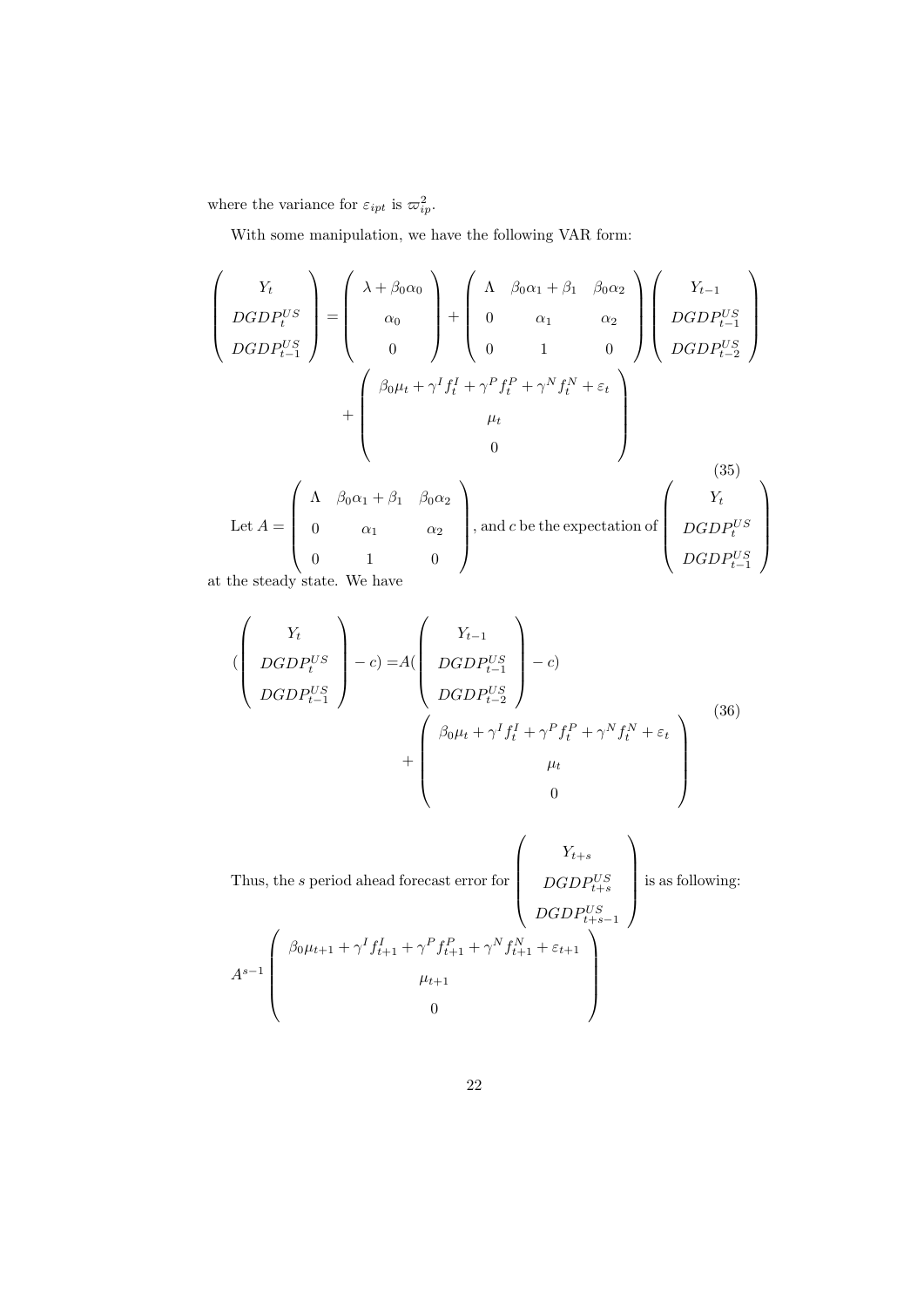$$
+ A^{s-2} \begin{pmatrix} \beta_0 \mu_{t+2} + \gamma^I f_t^I + \gamma^P f_{t+2}^P + \gamma^N f_{t+2}^N + \varepsilon_{t+2} \\ \mu_{t+2} \\ 0 \\ \beta_0 \mu_{t+s-1} + \gamma^I f_{t+s-1}^I + \gamma^P f_{t+s-1}^P + \gamma^N f_{t+s-1}^N + \varepsilon_{t+s-1} \\ \mu_{t+s-1} \\ 0 \\ + \begin{pmatrix} \beta_0 \mu_{t+s} + \gamma^I f_{t+s}^I + \gamma^P f_{t+s}^P + \gamma^N f_{t+s}^N + \varepsilon_{t+s} \\ \mu_{t+s} \\ 0 \end{pmatrix} \end{pmatrix} + \cdots
$$

The mean squared error of 1 period ahead forecast for  $Y_{ipt}$ :

$$
MSE(\hat{Y}_{ip,t+1}|t) = \beta_{ip,0}^2 \sigma_{us}^2 + (\gamma_{ip}^I)^2 + (\gamma_{ip}^P)^2 + (\gamma_{ip}^N)^2 + \varpi_{ip}^2 \tag{37}
$$

The mean squared error of  $s$  period ahead forecast for  $Y_{ipt}$  is the relevant diagonal element in:

$$
A^{s-1}\Xi(A^{s-1})^{'} + A^{s-2}\Xi(A^{s-2})^{'} + ... + A\Xi(A)^{'} + \Xi
$$
 (38)

where 
$$
\Xi = \begin{pmatrix} \beta_0 \sigma_{us}^2 \beta'_0 + \gamma^I (\gamma^I)' + \gamma^P (\gamma^P)' + \gamma^N (\gamma^N)' + \Sigma & \beta_0 \sigma_{us}^2 & 0 \\ \beta'_0 \sigma_{us}^2 & \sigma_{us}^2 & 0 \\ 0 & 0 & 0 \end{pmatrix}
$$
, and

 $\Sigma$  is the diagonal error covariance matrix for  $\varepsilon_t$ . The  $(ip, ip)^{th}$  element in  $\Sigma$  is  $\varpi^2_{ip}$ .

## **2.4 VAR-Factor models 3, 4, 5, 6, 8 and 9**

The six models share the following general form:

$$
Y_t = \lambda + \Lambda Y_{t-1} + \beta_0 DGDP_t^{US} + \beta_1 DGDP_{t-1}^{US} + \gamma^I f_t^I + \gamma^P f_t^P + \gamma^N f_t^N + \varepsilon_t \tag{39}
$$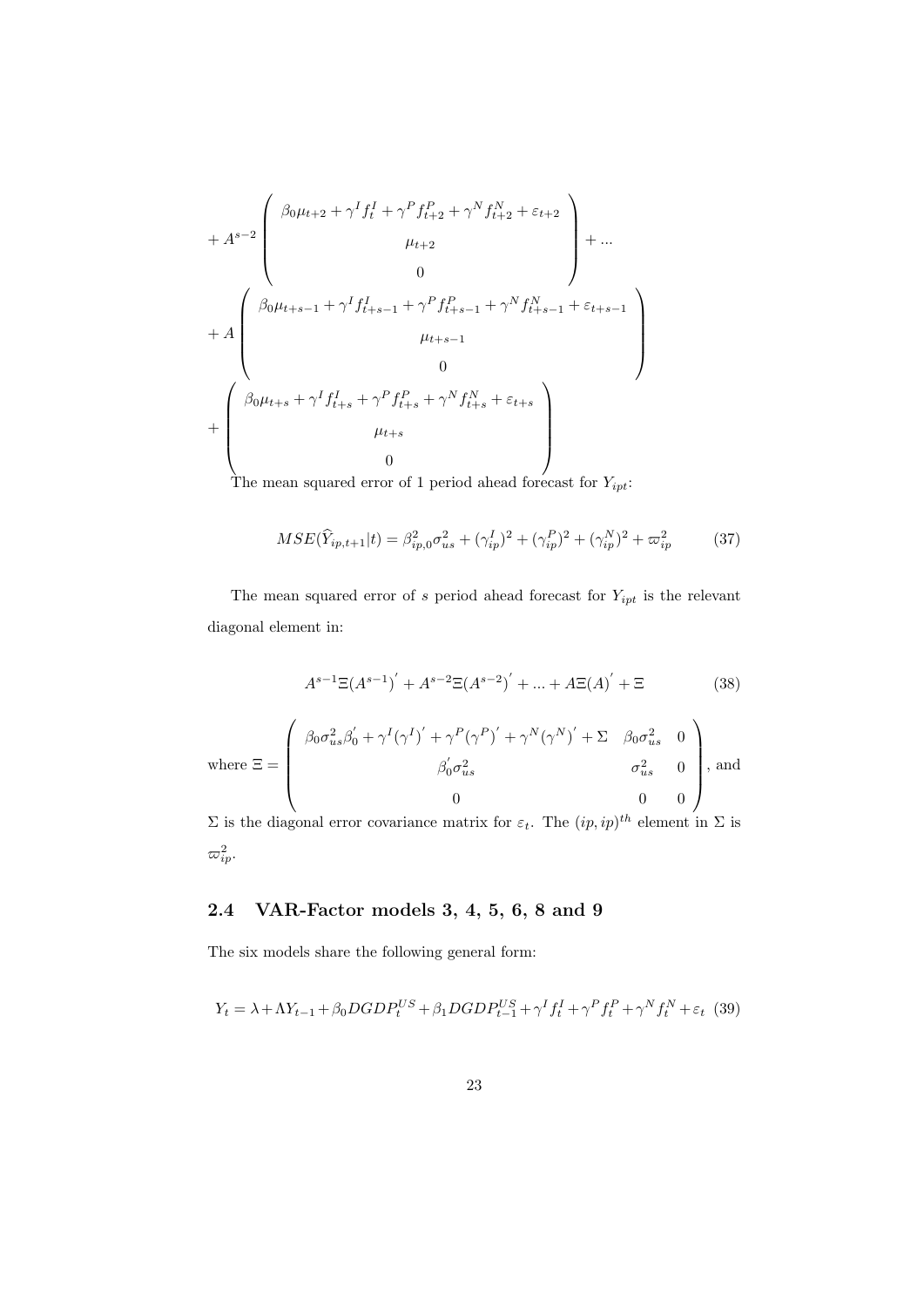$$
f_t = \Phi f_{t-1} + v_t \tag{40}
$$

where  $v_t$  is i.i.d.  $N(0, I)$ , and the variance for  $\varepsilon_{ipt}$  is  $\varpi_{ip}^2$ .

First we collect the equations together in a big VAR:

$$
\begin{pmatrix}\nf_t \\
Y_t \\
DGDP_t^{US} \\
DGDP_{t-1}^{US}\n\end{pmatrix} = \begin{pmatrix}\n0 \\
\lambda + \beta_0 \alpha_0 \\
\alpha_0 \\
0\n\end{pmatrix} + \begin{pmatrix}\n\Phi & 0 & 0 & 0 \\
\Gamma \Phi & \Lambda & \beta_0 \alpha_1 + \beta_1 & \beta_0 \alpha_2 \\
0 & 0 & \alpha_1 & \alpha_2 \\
0 & 0 & 1 & 0\n\end{pmatrix} \begin{pmatrix}\nf_{t-1} \\
Y_{t-1} \\
DGDP_{t-1}^{US} \\
DGDP_{t-2}^{US}\n\end{pmatrix} + \begin{pmatrix}\nv_t \\
\beta_0 \mu_t + \Gamma v_t + \varepsilon_t \\
\mu_t \\
0\n\end{pmatrix}
$$
\n(41)

where  $\Gamma$  is a parameter matrix with  $\gamma^I$ ,  $\gamma^P$  and  $\gamma^N$  appropriately stacked in.

Let 
$$
A = \begin{pmatrix} \Phi & 0 & 0 & 0 \\ \Gamma \Phi & \Lambda & \beta_0 \alpha_1 + \beta_1 & \beta_0 \alpha_2 \\ 0 & 0 & \alpha_1 & \alpha_2 \\ 0 & 0 & 1 & 0 \end{pmatrix}
$$
, and the expected value for 
$$
\begin{pmatrix} f_t \\ Y_t \\ DGDP_t^{US} \\ DGDP_{t-1}^{US} \end{pmatrix}
$$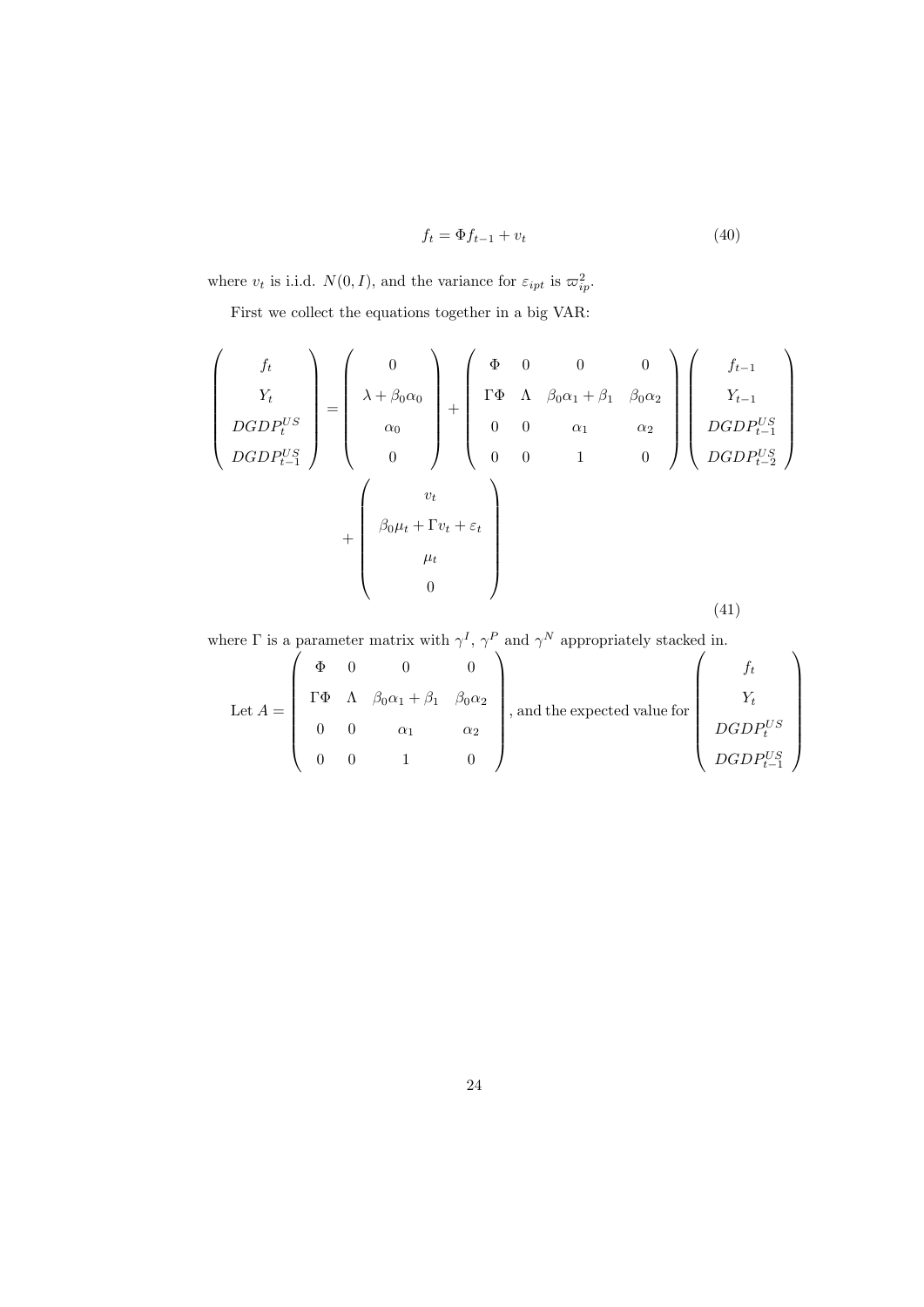be *c*. We have the following form

$$
\begin{pmatrix}\nf_t \\
Y_t \\
DGDP_t^{US} \\
DGDP_{t-1}^{US}\n\end{pmatrix} - c) = A \begin{pmatrix}\nf_{t-1} \\
Y_{t-1} \\
DGDP_{t-1}^{US} \\
DGDP_{t-2}^{US}\n\end{pmatrix} - c)
$$
\n
$$
+ \begin{pmatrix}\nv_t \\
\beta_0 \mu_t + \Gamma v_t + \varepsilon_t \\
\mu_t \\
0\n\end{pmatrix}
$$
\n(42)

where the covariance matrix of  
\n
$$
\mu_t
$$
\nHence, the forecast error for  
\n
$$
\begin{pmatrix}\n v_t \\
 \beta_0 \mu_t + \Gamma v_t + \varepsilon_t \\
 \mu_t \\
 0\n\end{pmatrix}
$$
\nis assumed to be  $\Xi$ .  
\n
$$
\mu_t
$$
\n
$$
\begin{pmatrix}\n f_{t+s} \\
 0 \\
 Y_{t+s} \\
 DGDP_{t+s}^{US} \\
 1\n\end{pmatrix}
$$
at time  $t + s$  is  
\n
$$
DGDP_{t+s-1}^{US}
$$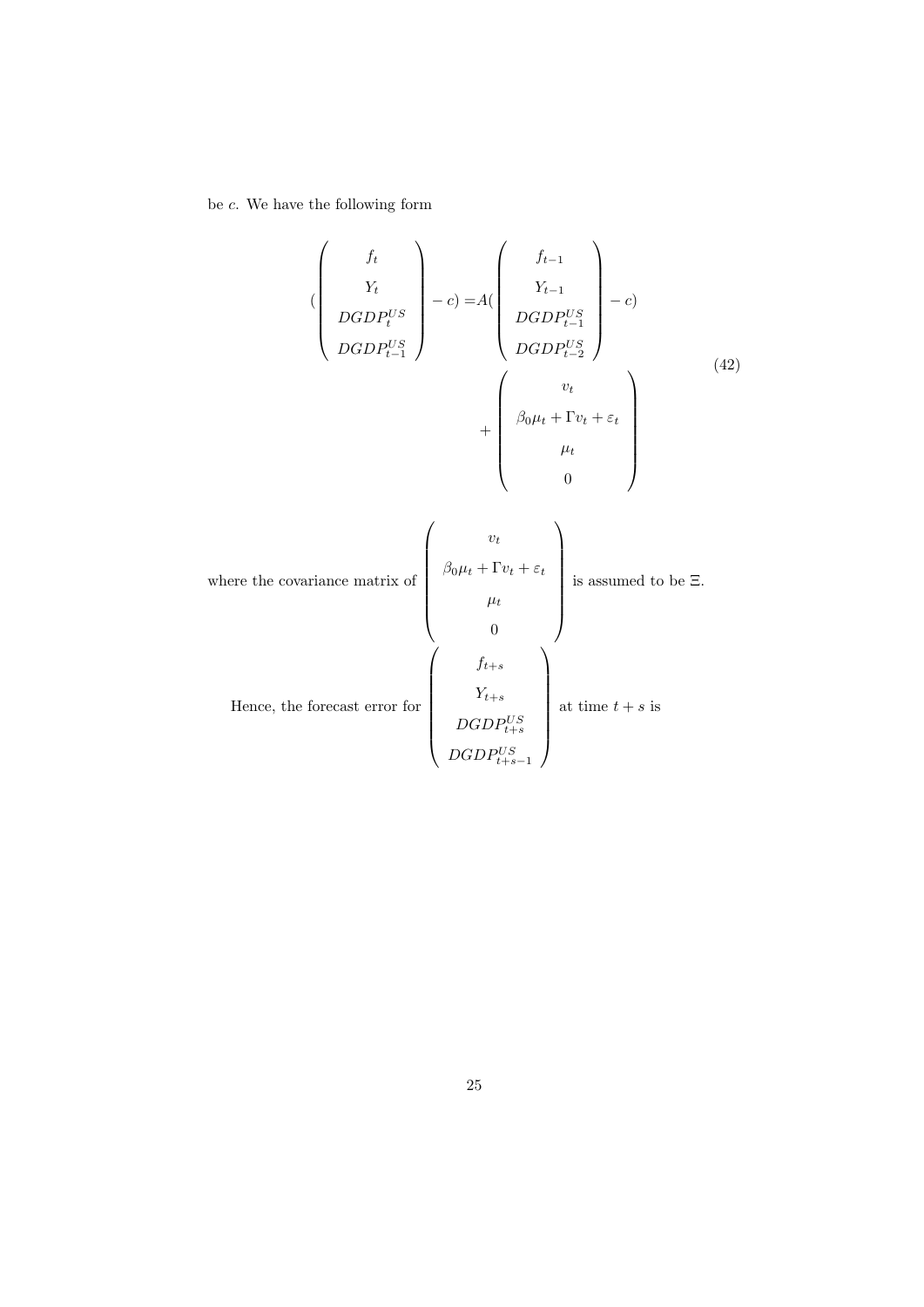$$
A^{s-1} \begin{pmatrix} v_{t+1} \\ \beta_0 \mu_{t+1} + \Gamma v_{t+1} + \varepsilon_{t+1} \\ \mu_{t+1} \\ 0 \end{pmatrix} + A^{s-2} \begin{pmatrix} v_{t+2} \\ \beta_0 \mu_{t+2} + \Gamma v_{t+2} + \varepsilon_{t+2} \\ \mu_{t+2} \\ 0 \end{pmatrix} + \dots
$$
  
+ 
$$
A \begin{pmatrix} v_{t+s-1} \\ \beta_0 \mu_{t+s-1} + \Gamma v_{t+s-1} + \varepsilon_{t+s-1} \\ \mu_{t+s-1} \\ 0 \end{pmatrix} + \begin{pmatrix} v_{t+s} \\ \beta_0 \mu_{t+s} + \Gamma v_{t+s} + \varepsilon_{t+s} \\ \mu_{t+s} \\ 0 \end{pmatrix}
$$
 (43)

The mean squared error of 1 period ahead forecast for  $Y_{ipt} \colon$ 

$$
MSE(\hat{Y}_{ip,t+1}|t) = \beta_{ip,0}^2 \sigma_{us}^2 + (\gamma_{ip}^I)^2 + (\gamma_{ip}^P)^2 + (\gamma_{ip}^N)^2 + \varpi_{ip}^2 \tag{44}
$$

The mean squared error of  $s$  period ahead forecast for  $Y_{ipt}$  is the relevant diagonal element in:

$$
A^{s-1}\Xi(A^{s-1})^{'} + A^{s-2}\Xi(A^{s-2})^{'} + ... + A\Xi(A)^{'} + \Xi
$$
 (45)

#### **2.5 DFM1**

The model takes the following form:

$$
Y_{t} = \lambda + \beta_{0} DGDP_{t}^{US} + \beta_{1} DGDP_{t-1}^{US} + \gamma^{I} f_{t}^{I} + \gamma^{J} f_{t}^{J} + \gamma^{P} f_{t}^{P} + \gamma^{N} f_{t}^{N} + \varepsilon_{t} (46)
$$

$$
\varepsilon_t = \Upsilon \varepsilon_{t-1} + \epsilon_t \tag{47}
$$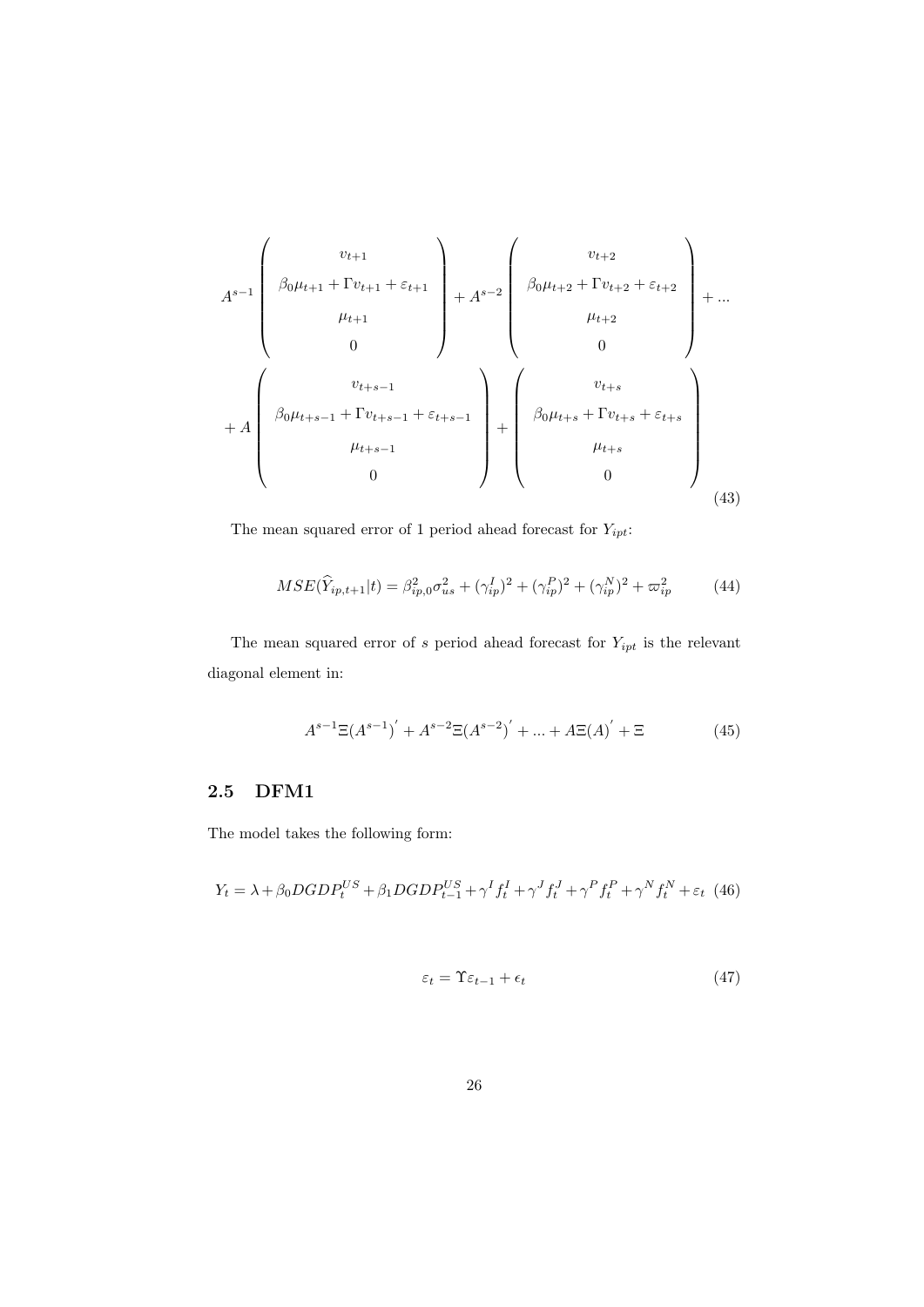where the variance of  $\epsilon_t$  is assumed to be  $\Sigma$ , a diagonal matrix with appropriate  $\varpi_{ip}^2$ s as its diagonal elements.

The 1 period ahead forecast error for  $Y_{ipt}$  is as following:

$$
\beta_{ip,0}\mu_{t+1} + \gamma_{ip}^I f_{i,t+1}^I + \gamma_{ip}^P f_{p,t+1}^P + \gamma_{ip}^N f_{t+1}^N + \epsilon_{ip,t+1}
$$
\n(48)

Hence, the mean squared error of 1 period ahead forecast is

$$
MSE(\hat{Y}_{ip,t+1}|t) = \beta_{ip,0}^2 \sigma_{us}^2 + (\gamma_{ip}^I)^2 + (\gamma_{ip}^P)^2 + (\gamma_{ip}^N)^2 + \varpi_{ip}^2.
$$
 (49)

The *s* period ahead forecast error for *Yipt* contains two parts. The first part is associated with the US growth rates and the factors:

$$
\beta_{ip,0}(\psi_{s-1}\mu_{t+1} + \psi_{s-2}\mu_{t+2} + \dots + \psi_1\mu_{t+s-1} + \mu_{t+s})
$$
  
+ 
$$
\beta_{ip,1}(\psi_{s-2}\mu_{t+1} + \psi_{s-3}\mu_{t+2} + \psi_1\mu_{t+s-2} + \mu_{t+s-1})
$$
  
+ 
$$
\gamma_{ip}^I f_{i,t+s}^I + \gamma_{ip}^P f_{p,t+s}^P + \gamma_{ip}^N f_{t+s}^N
$$
 (50)

The second part associated with the VAR(1) idiosyncratic error terms is the relevant element in  $\epsilon_{t+s}$  +  $\Upsilon \epsilon_{t+s-1}$  +  $\dots$  +  $\Upsilon^{s-1} \epsilon_{t+1}$ .

Thus the mean squared error of *s* period ahead forecast for *Yipt* also contains two parts. The first part is  $\left[\beta_{ip,0}^2(\psi_{s-1}^2 + \psi_{s-2}^2 + \dots + \psi_1^2 + 1) + \beta_{ip,1}^2(\psi_{s-2}^2 + \dots + \psi_{p-1}^2)\right]$  $\psi_{s-3}^2 + ... + \psi_1^2 + 1$ ] $\sigma_{us}^2 + (\gamma_{ip}^I)^2 + (\gamma_{ip}^P)^2 + (\gamma_{ip}^N)^2$ ; The second part is the relevant diagonal element in  $\Sigma + \Upsilon \Sigma \Upsilon' + ... + \Upsilon^{s-1} \Sigma (\Upsilon^{s-1})'$ .

#### **2.6 DFM2**

The model takes the following form:

$$
Y_t = \lambda + \beta_0 DGDP_t^{US} + \beta_1 DGDP_{t-1}^{US} + \gamma^I f_t^I + \gamma^J f_t^J + \gamma^P f_t^P + \gamma^N f_t^N + \varepsilon_t \tag{51}
$$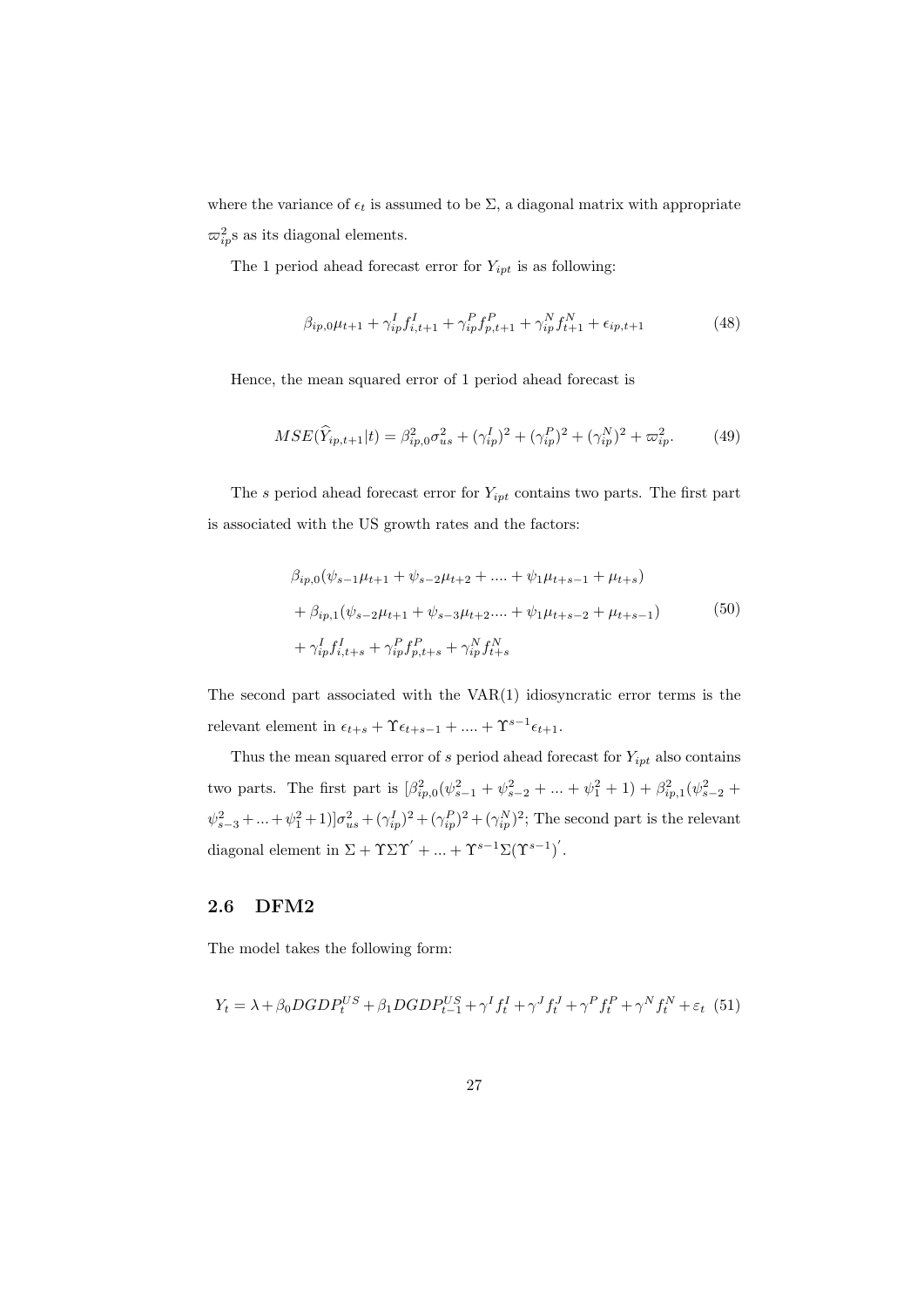$$
\varepsilon_{ipt} = \rho_{ip}\varepsilon_{ip(t-1)} + \nu_{ipt} \tag{52}
$$

where  $\nu_{ipt}$  are assumed to be i.i.d.  $N(0, \varpi_{ip}^2)$ .

The 1 period ahead forecast error for  $Y_{ipt}$ :

$$
\beta_{ip,0}\mu_{t+1} + \gamma_{ip}^I f_{i,t+1}^I + \gamma_{ip}^P f_{p,t+1}^P + \gamma_{ip}^N f_{t+1}^N + \nu_{ip,t+1}
$$
(53)

The mean squared error of 1 period ahead forecast:

$$
MSE(\hat{Y}_{ip,t+1}|t) = \beta_{ip,0}^2 \sigma_{us}^2 + (\gamma_{ip}^I)^2 + (\gamma_{ip}^P)^2 + (\gamma_{ip}^N)^2 + \varpi_{ip}^2 \tag{54}
$$

The *s* period ahead forecast error for *Yipt*:

$$
\beta_{ip,0}(\psi_{s-1}\mu_{t+1} + \psi_{s-2}\mu_{t+2} + \dots + \psi_1\mu_{t+s-1} + \mu_{t+s})
$$
  
+ 
$$
\beta_{ip,1}(\psi_{s-2}\mu_{t+1} + \psi_{s-3}\mu_{t+2} + \dots + \psi_1\mu_{t+s-2} + \mu_{t+s-1})
$$
  
+ 
$$
\gamma_{ip}^I f_{i,t+s}^I + \gamma_{ip}^P f_{p,t+s}^P + \gamma_{ip}^N f_{t+s}^N + \nu_{ip,t+s} + \rho \nu_{ip,t+s-1} + \dots + \rho^{s-1} \nu_{ip,t+1}
$$
  
(55)

The mean squared error of *s* period ahead forecast:

$$
MSE(\hat{Y}_{ip,t+s}|t) = [\beta_{ip,0}^2(\psi_{s-1}^2 + \psi_{s-2}^2 + \dots + \psi_1^2 + 1) + \beta_{ip,1}^2(\psi_{s-2}^2 + \psi_{s-3}^2 + \dots + \psi_1^2 + 1)]\sigma_{us}^2
$$
  
+  $(\gamma_{ip}^I)^2 + (\gamma_{ip}^P)^2 + (\gamma_{ip}^N)^2 + \frac{\varpi_{ip}^2(1-\rho^{2s})}{1-\rho^2}$  (56)

#### **2.7 DFM 3&5**

The models share the following general form:

$$
Y_{t} = \lambda + \beta_{0} DGDP_{t}^{US} + \beta_{1} DGDP_{t-1}^{US} + \gamma^{I} f_{t}^{I} + \gamma^{J} f_{t}^{J} + \gamma^{P} f_{t}^{P} + \gamma^{N} f_{t}^{N} + \varepsilon_{t} (57)
$$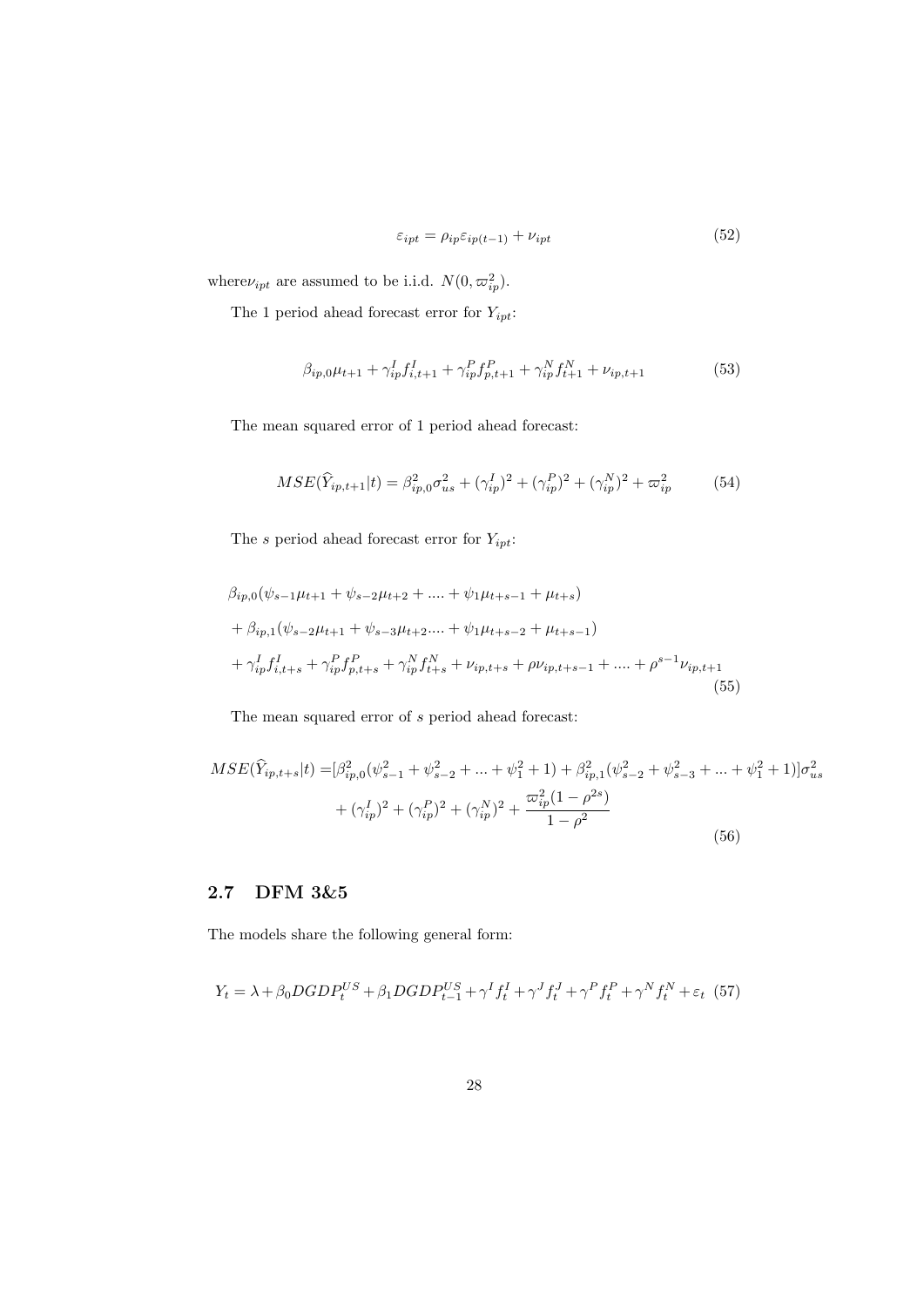$$
\varepsilon_t = \Upsilon \varepsilon_{t-1} + \epsilon_t \tag{58}
$$

where the variance of  $\epsilon_t$  is assumed to be  $\Sigma$ .

$$
f_t = \Phi f_{t-1} + v_t \tag{59}
$$

where  $v_t$  is i.i.d.  $N(0, I)$ .

The 1 period ahead forecast error for *Yipt*:

$$
\beta_{ip,0}\mu_{t+1} + \gamma_{ip}^I v_{i,t+1}^I + \gamma_{ip}^P v_{p,t+1}^P + \gamma_{ip}^N v_{t+1}^N + \epsilon_{ip,t+1}
$$
(60)

The mean squared error of 1 period ahead forecast:

$$
MSE(\hat{Y}_{ip,t+1}|t) = \beta_{ip,0}^2 \sigma_{us}^2 + (\gamma_{ip}^I)^2 + (\gamma_{ip}^P)^2 + (\gamma_{ip}^N)^2 + \varpi_{ip}^2 \tag{61}
$$

The *s* period ahead forecast error for *Yipt* contains three parts. The first part is associated with the US growth:  $\beta_{ip,0}(\psi_{s-1}\mu_{t+1} + \psi_{s-2}\mu_{t+2} + \dots + \psi_{1}\mu_{t+s-1} + \dots)$  $\mu_{t+s}$  +  $\beta_{ip,1}(\psi_{s-2}\mu_{t+1} + \psi_{s-3}\mu_{t+2} + \psi_1\mu_{t+s-2} + \mu_{t+s-1})$ ; The second part is the relevant element in  $\Gamma(\Phi^{s-1}v_{t+1} + \Phi^{s-2}v_{t+2} + ... + \Phi v_{t+s-1} + v_{t+s});$  The third and the last part is the relevant element in  $\epsilon_{t+s} + \Upsilon \epsilon_{t+s-1} + \dots + \Upsilon^{s-1} \epsilon_{t+1}$ .

As a result, the mean squared error for *s* period ahead forecast contains three parts too. The first part is  $\left[\beta_{ip,0}^2(\psi_{s-1}^2 + \psi_{s-2}^2 + ... + \psi_1^2 + 1) + \beta_{ip,1}^2(\psi_{s-2}^2 + \psi_{s-1}^2 + 1)\right]$  $\psi_{s-3}^2 + \dots + \psi_1^2 + 1$ ]*σ*<sup>2</sup><sub>*us*</sub>; The second part is the relevant diagonal element in  $\Gamma[\Phi^{s-1}(\Phi^{s-1})' + \Phi^{s-2}(\Phi^{s-2})' + ... + \Phi\Phi' + I]\Gamma'$ ; The third part is the relevant diagonal element in  $\Sigma + \Upsilon \Sigma \Upsilon' + ... + \Upsilon^{s-1} \Sigma (\Upsilon^{s-1})'$ .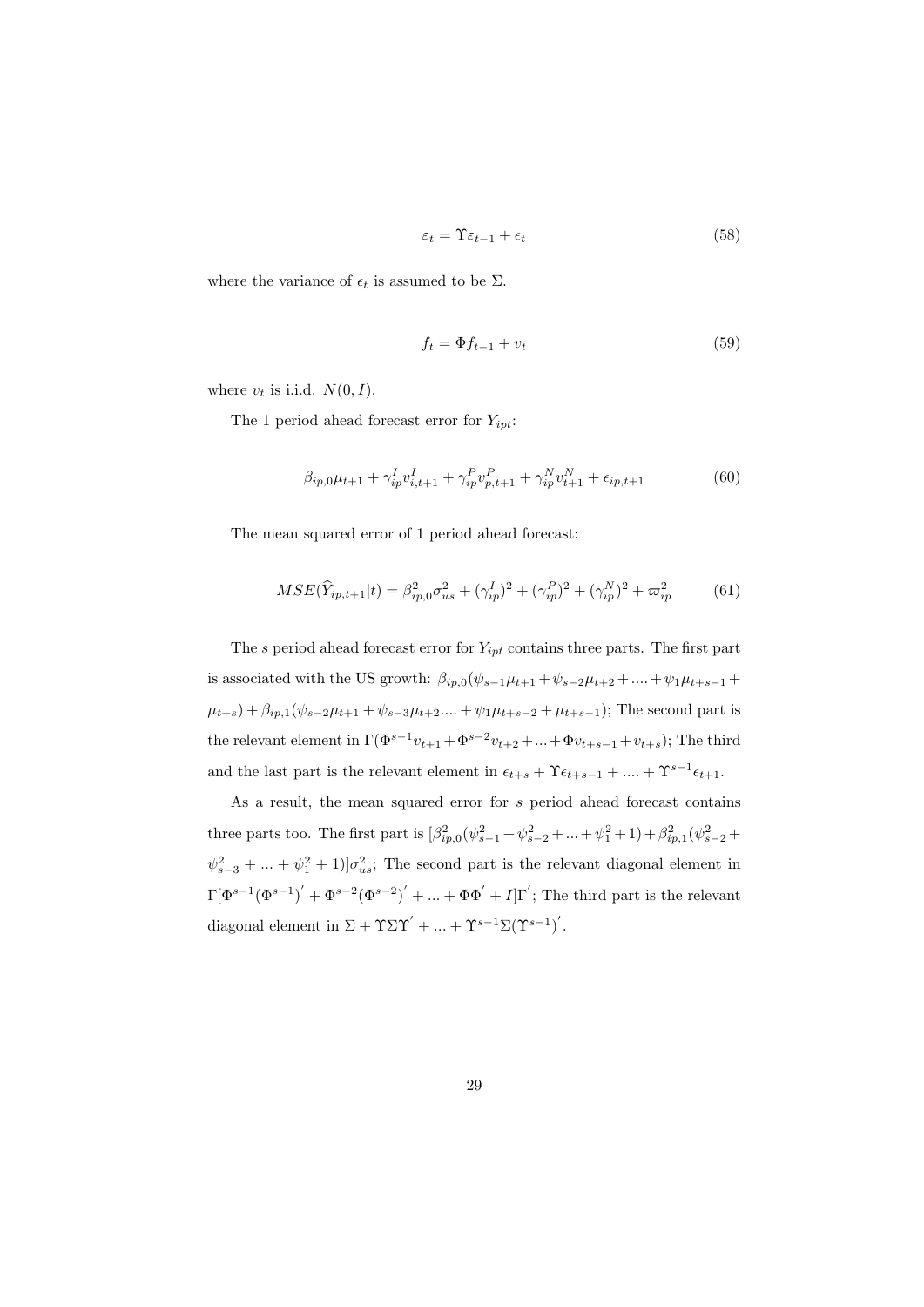#### **2.8 DFM 4&6**

The models share the following general form:

$$
Y_t = \lambda + \beta_0 DGDP_t^{US} + \beta_1 DGDP_{t-1}^{US} + \gamma^I f_t^I + \gamma^J f_t^J + \gamma^P f_t^P + \gamma^N f_t^N + \varepsilon_t \tag{62}
$$

$$
\varepsilon_{ipt} = \rho_{ip}\varepsilon_{ip(t-1)} + \nu_{ipt} \tag{63}
$$

where  $\nu_{ipt}$  are assumed to be i.i.d.  $N(0, \varpi_{ip}^2)$ .

$$
f_t = \Phi f_{t-1} + v_t \tag{64}
$$

where  $v_t$  is i.i.d.  $N(0, I)$ .

The 1 period ahead forecast error for *Yipt*:

$$
\beta_{ip,0}\mu_{t+1} + \gamma_{ip}^I v_{i,t+1}^I + \gamma_{ip}^P v_{p,t+1}^P + \gamma_{ip}^N v_{t+1}^N + \nu_{ip,t+1}
$$
(65)

The mean squared error of 1 period ahead forecast:

$$
MSE(\hat{Y}_{ip,t+1}|t) = \beta_{ip,0}^2 \sigma_{us}^2 + (\gamma_{ip}^I)^2 + (\gamma_{ip}^P)^2 + (\gamma_{ip}^N)^2 + \varpi_{ip}^2 \tag{66}
$$

The *s* period ahead forecast error for *Yipt* contains two parts. The first part is  $\beta_{ip,0}(\psi_{s-1}\mu_{t+1} + \psi_{s-2}\mu_{t+2} + \dots + \psi_1\mu_{t+s-1} + \mu_{t+s}) + \beta_{ip,1}(\psi_{s-2}\mu_{t+1} +$  $\psi_{s-3}\mu_{t+2}...+\psi_1\mu_{t+s-2}+\mu_{t+s-1})+\nu_{ip,t+s}+\rho\nu_{ip,t+s-1}+....+\rho^{s-1}\nu_{ip,t+1}$ ; The second part is the relevant element in  $\Gamma(\Phi^{s-1}v_{t+1} + \Phi^{s-2}v_{t+2} + ... + \Phi v_{t+s-1} + \Phi^{s-2}v_{t+s-1})$  $v_{t+s}$ ).

Thus, the mean squared error for  $s$  period ahead forecast for  $Y_{ipt}$  contains two parts too. The first part is  $\left[\beta_{ip,0}^2(\psi_{s-1}^2 + \psi_{s-2}^2 + \dots + \psi_1^2 + 1) + \beta_{ip,1}^2(\psi_{s-2}^2 + \dots\right]$  $\psi_{s-3}^2 + ... + \psi_1^2 + 1 \big) \big] \sigma_{us}^2 + (\gamma_{ip}^I)^2 + (\gamma_{ip}^P)^2 + (\gamma_{ip}^N)^2 + \frac{\varpi_{ip}^2 (1 - \rho^{2s})}{1 - \rho^2};$  The second part is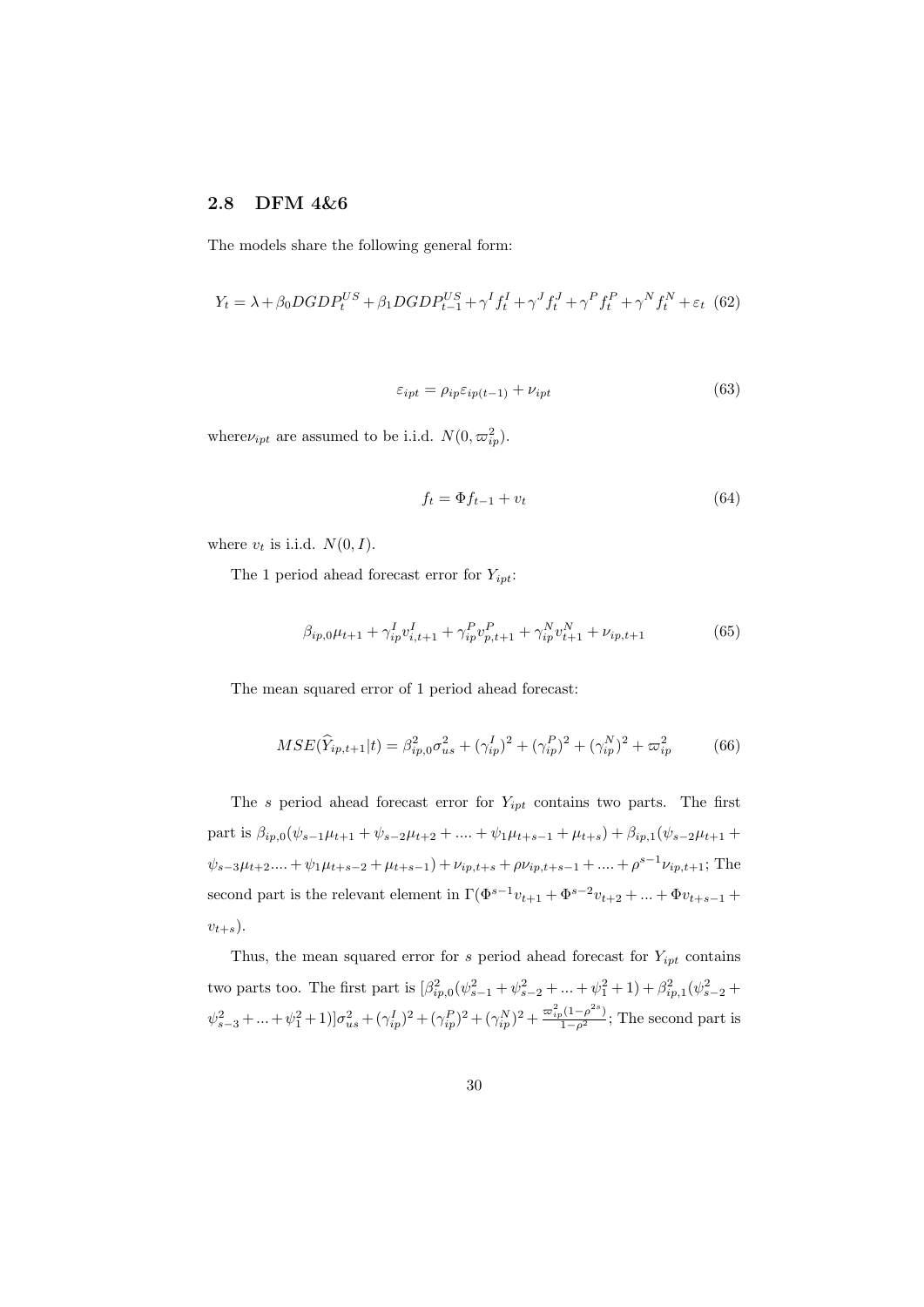the relevant diagonal element in  $\Gamma[\Phi^{s-1}(\Phi^{s-1})' + \Phi^{s-2}(\Phi^{s-2})' + ... + \Phi\Phi' + I]\Gamma'$ 

#### **2.9 DFM7&8**

The two models share the following general form:

$$
Y_{t} = \lambda + \beta_{0} DGDP_{t}^{US} + \beta_{1} DGDP_{t-1}^{US} + \gamma^{I} f_{t}^{I} + \gamma^{J} f_{t}^{J} + \gamma^{P} f_{t}^{P} + \gamma^{N} f_{t}^{N} + \varepsilon_{t} \tag{67}
$$

where the variance of  $\varepsilon_{ipt}$  is  $\varpi_{ip}^2$ .

$$
f_t = \Phi f_{t-1} + v_t \tag{68}
$$

where  $v_t$  is i.i.d.  $N(0, I)$ .

The 1 period ahead forecast error for *Yipt*:

$$
\beta_{ip,0}\mu_{t+1} + \gamma_{ip}^I v_{i,t+1}^I + \gamma_{ip}^P v_{p,t+1}^P + \gamma_{ip}^N v_{t+1}^N + \varepsilon_{ip,t+1}
$$
(69)

The mean squared error of 1 period ahead forecast:

$$
MSE(\hat{Y}_{ip,t+1}|t) = \beta_{ip,0}^2 \sigma_{us}^2 + (\gamma_{ip}^I)^2 + (\gamma_{ip}^P)^2 + (\gamma_{ip}^N)^2 + \varpi_{ip}^2 \tag{70}
$$

The *s* period ahead forecast error for *Yipt* contains two parts. The first part is  $\beta_{ip,0}(\psi_{s-1}\mu_{t+1} + \psi_{s-2}\mu_{t+2} + \dots + \psi_1\mu_{t+s-1} + \mu_{t+s}) + \beta_{ip,1}(\psi_{s-2}\mu_{t+1} + \dots + \psi_n\mu_{t+s-1} + \mu_{t+s})$  $\psi_{s-3}\mu_{t+2}$ .... +  $\psi_1\mu_{t+s-2} + \mu_{t+s-1}$ ) +  $\varepsilon_{ip,t+s}$ ; The second part is the relevant element in  $\Gamma(\Phi^{s-1}v_{t+1} + \Phi^{s-2}v_{t+2} + \dots + \Phi v_{t+s-1} + v_{t+s}).$ 

Thus, the mean squared error for  $s$  period ahead forecast for  $Y_{ipt}$  contains two parts too. The first part is  $\left[\beta_{ip,0}^2(\psi_{s-1}^2 + \psi_{s-2}^2 + \dots + \psi_1^2 + 1) + \beta_{ip,1}^2(\psi_{s-2}^2 + \dots\right]$  $\psi_{s-3}^2 + ... + \psi_1^2 + 1 \big) \big] \sigma_{us}^2 + (\gamma_{ip}^I)^2 + (\gamma_{ip}^P)^2 + (\gamma_{ip}^N)^2 + \varpi_{ip}^2$ ; The second part is the relevant diagonal element in  $\Gamma[\Phi^{s-1}(\Phi^{s-1})' + \Phi^{s-2}(\Phi^{s-2})' + ... + \Phi\Phi' + I]\Gamma'.$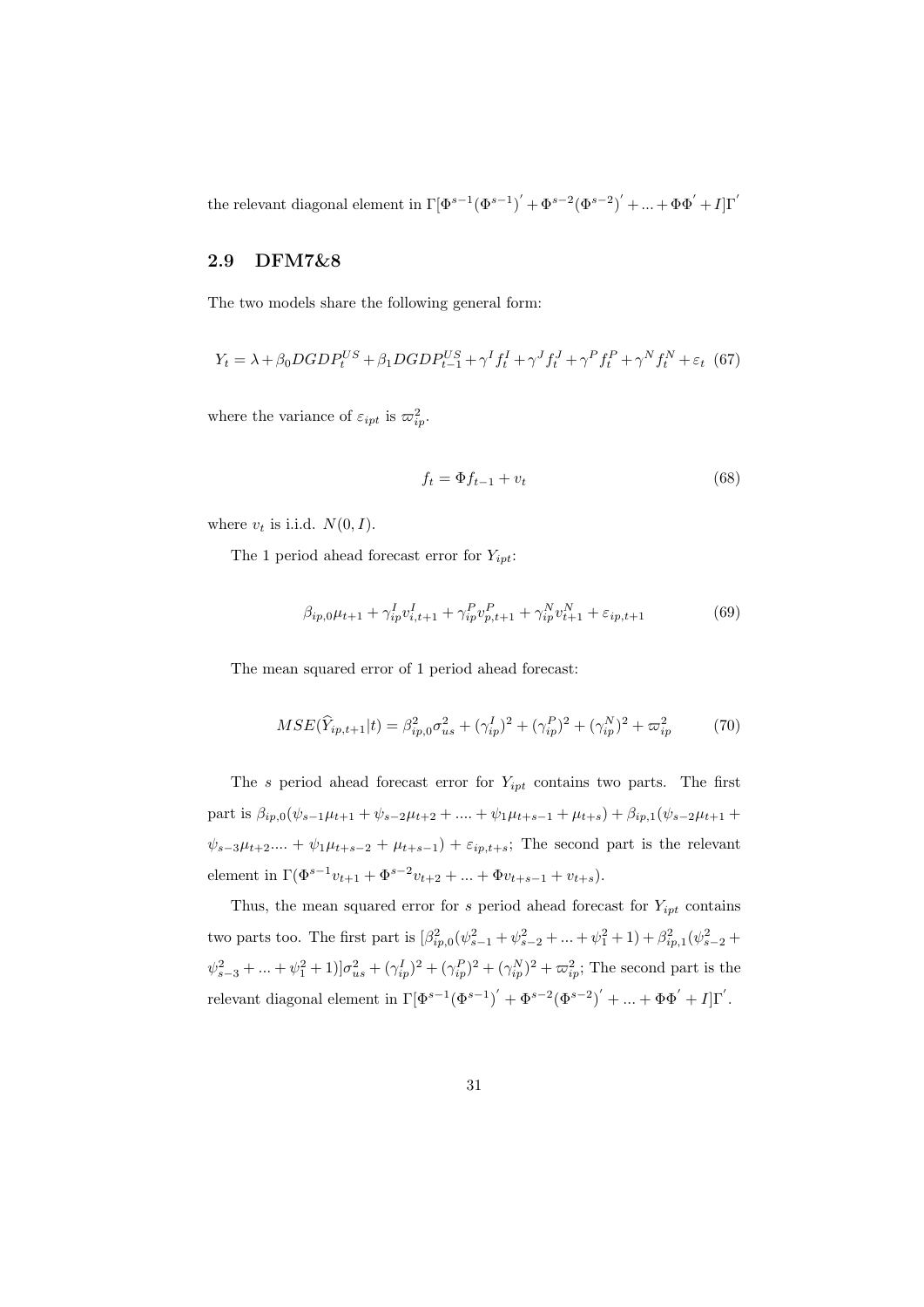## **3 The Factors**

In this section, we plot the factors for the most preferred model. Discussions on these figures are provided in the main paper.





Note: 33-66% quantile bands are in dash lines.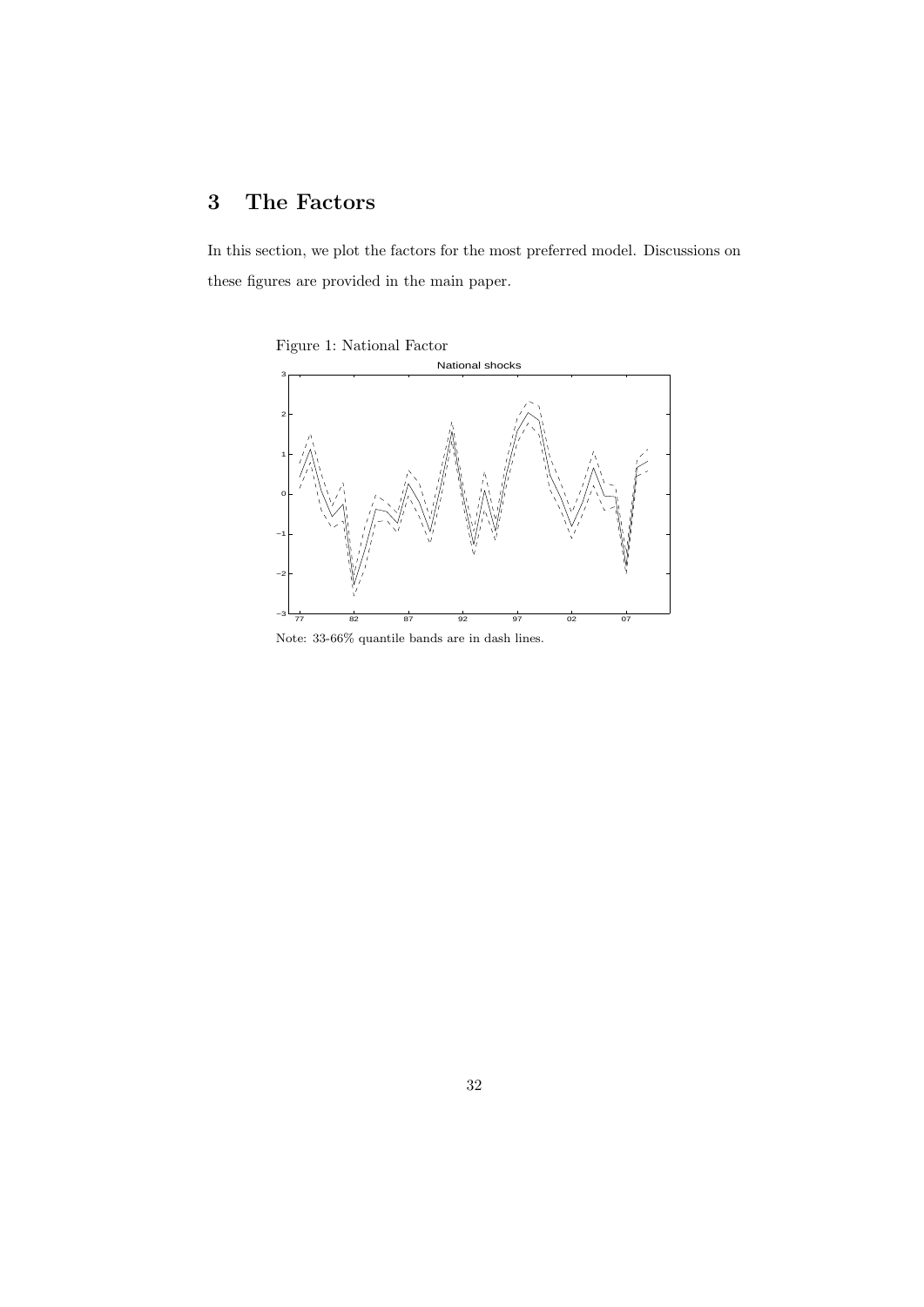



33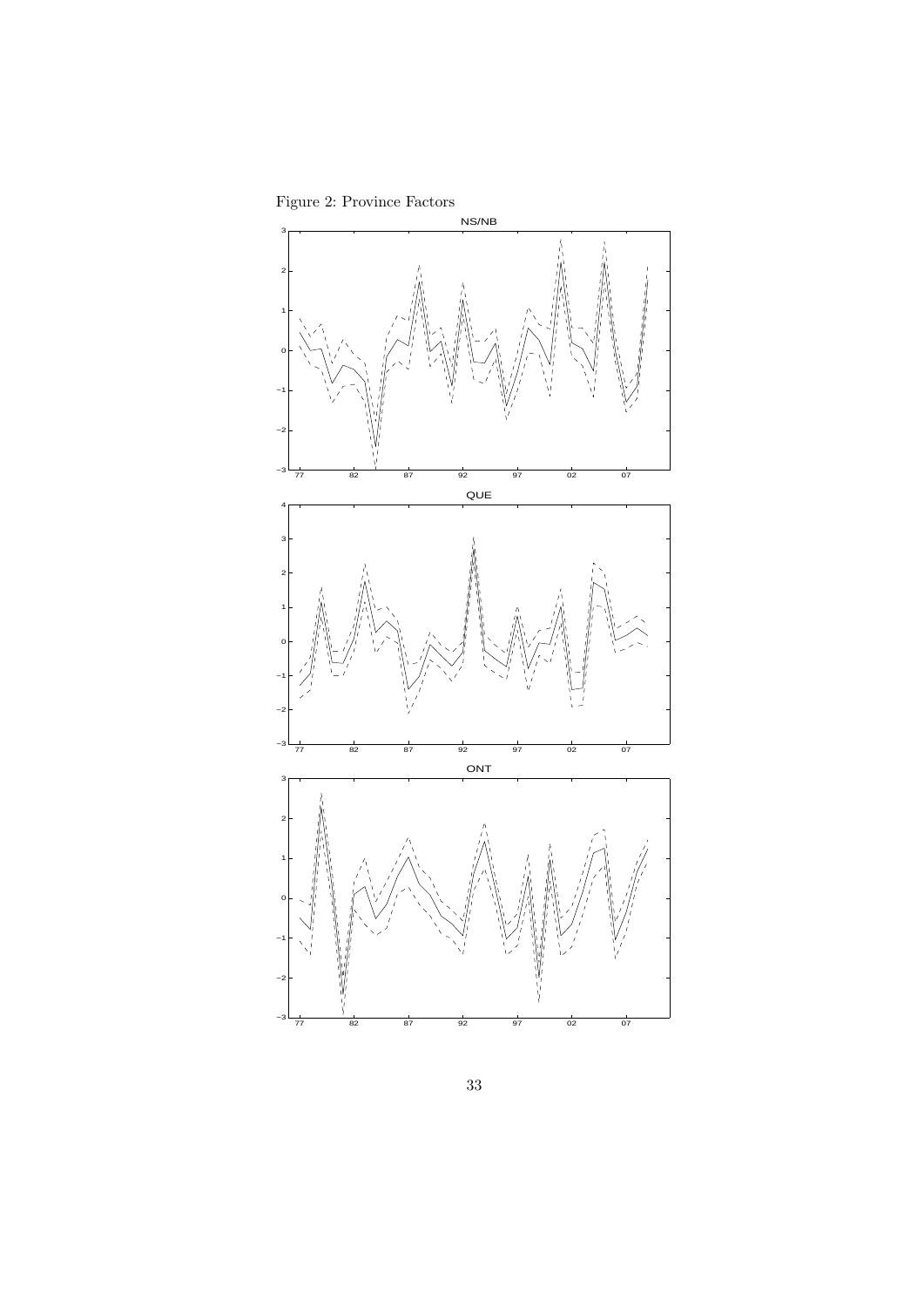

Note: 33-66% quantile bands are in dash lines.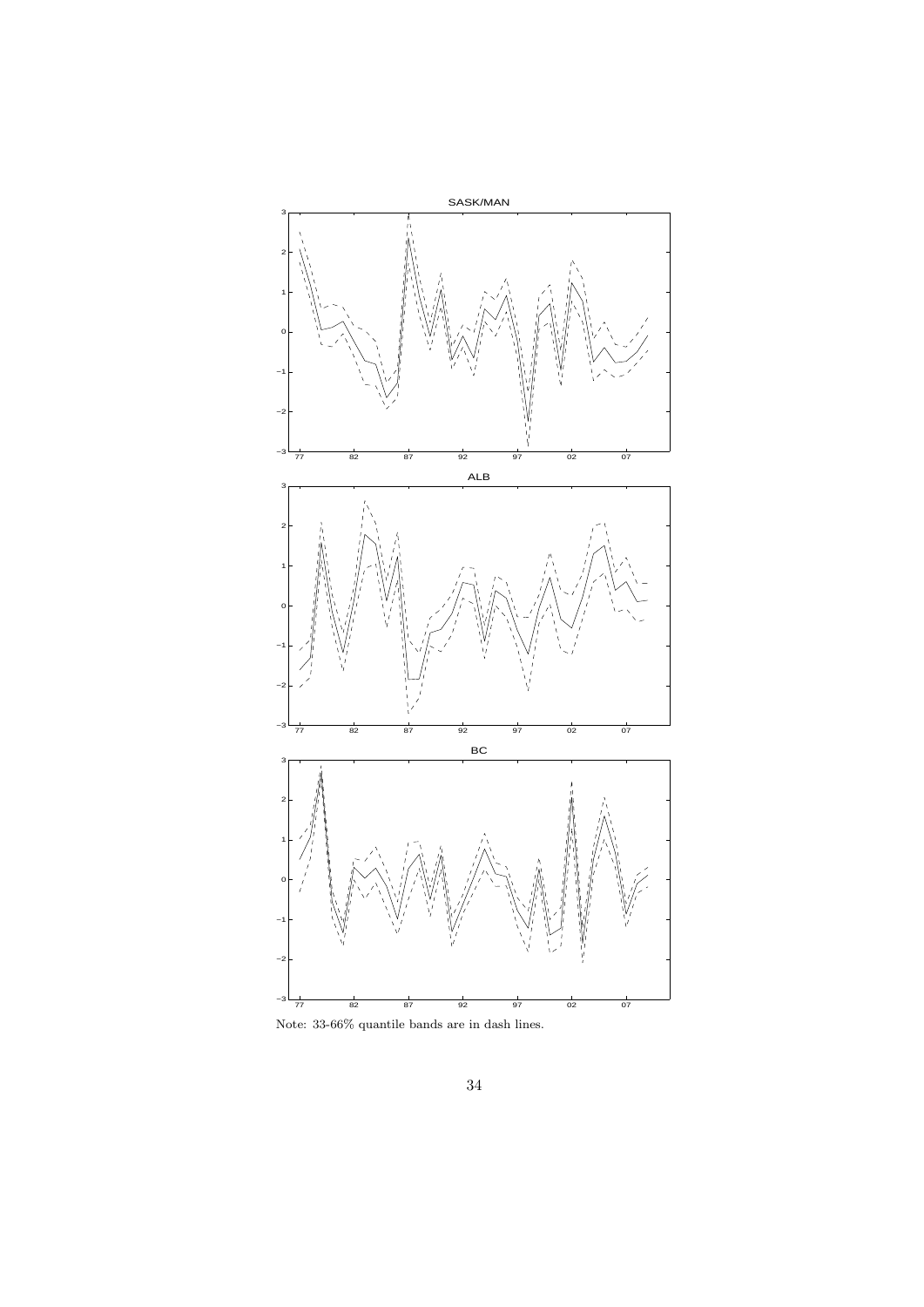Figure 3: Industry Factors

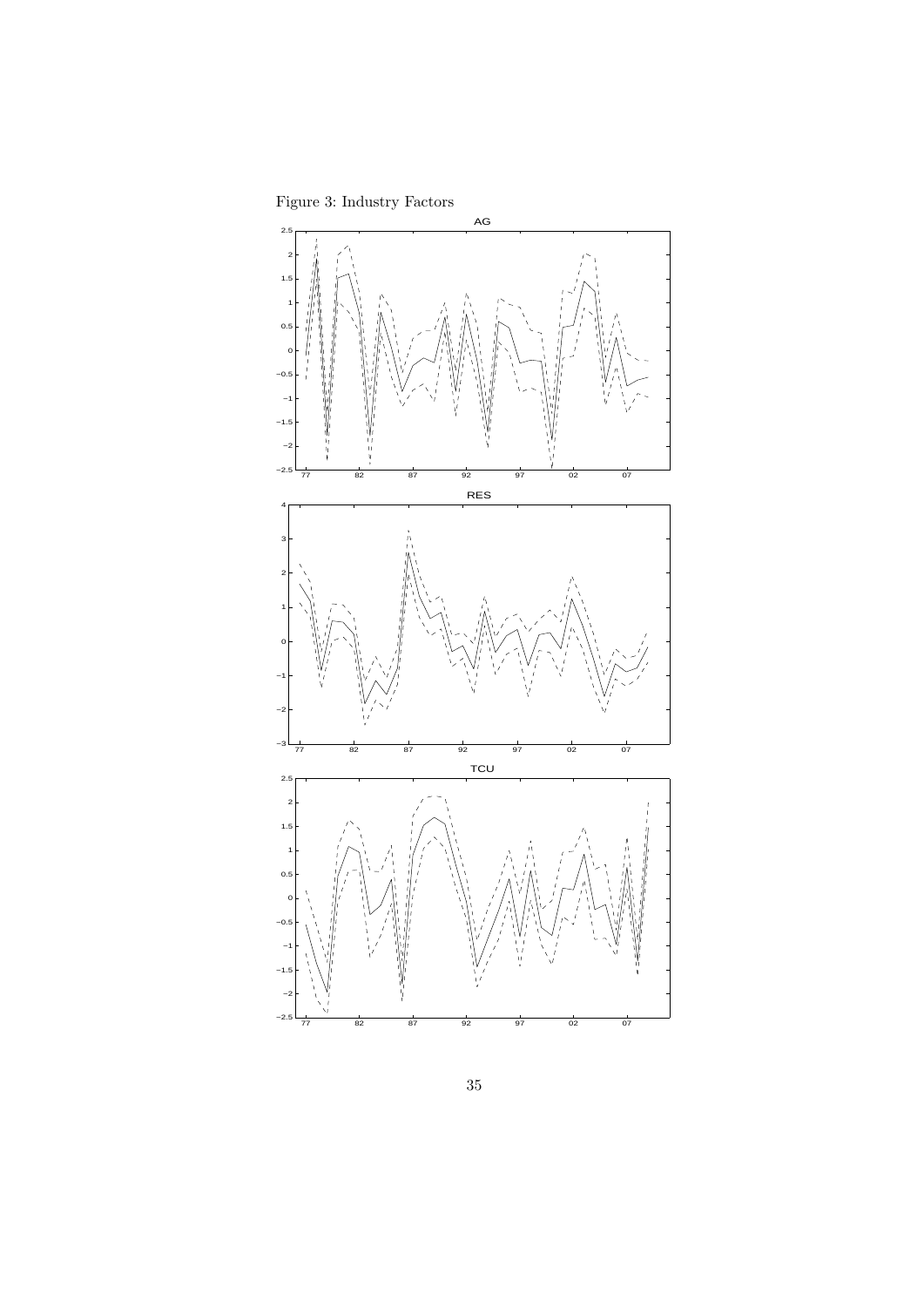

36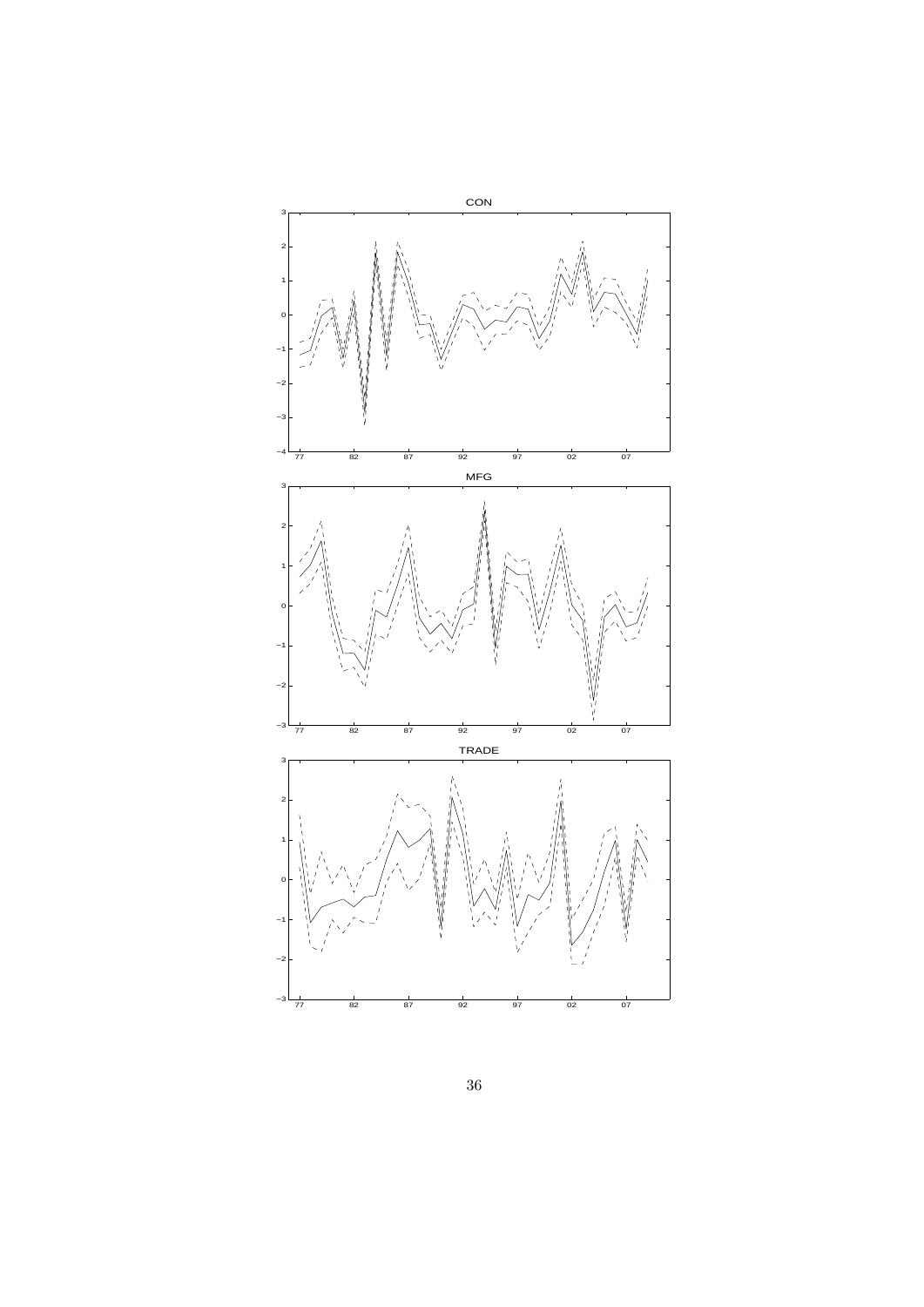

Note: 33-66% quantile bands are in dash lines.

### **References**

- [1] Altonji, J.G. and J.C. Ham (1990), "Variation in Employment Growth in Canada: The Role of External, National, Regional and Industrial Factors," Journal of Labor Economics 8, S198-S236.
- [2] Banbura, M, D. Giannone and L. Reichlin (2010), Large Bayesian vector auto regressions, *Journal of Applied Econometrics*, 25, 71-92.
- [3] Doan, T., R. Litterman and C. Sims (1984), Forecasting and conditional projections using realistic prior distributions, *Econometric Reviews*, 3, 1- 100.
- [4] Gefang, D. (2012), Bayesian doubly adaptive elastic-net Lasso for VAR shrinkage, manuscript.